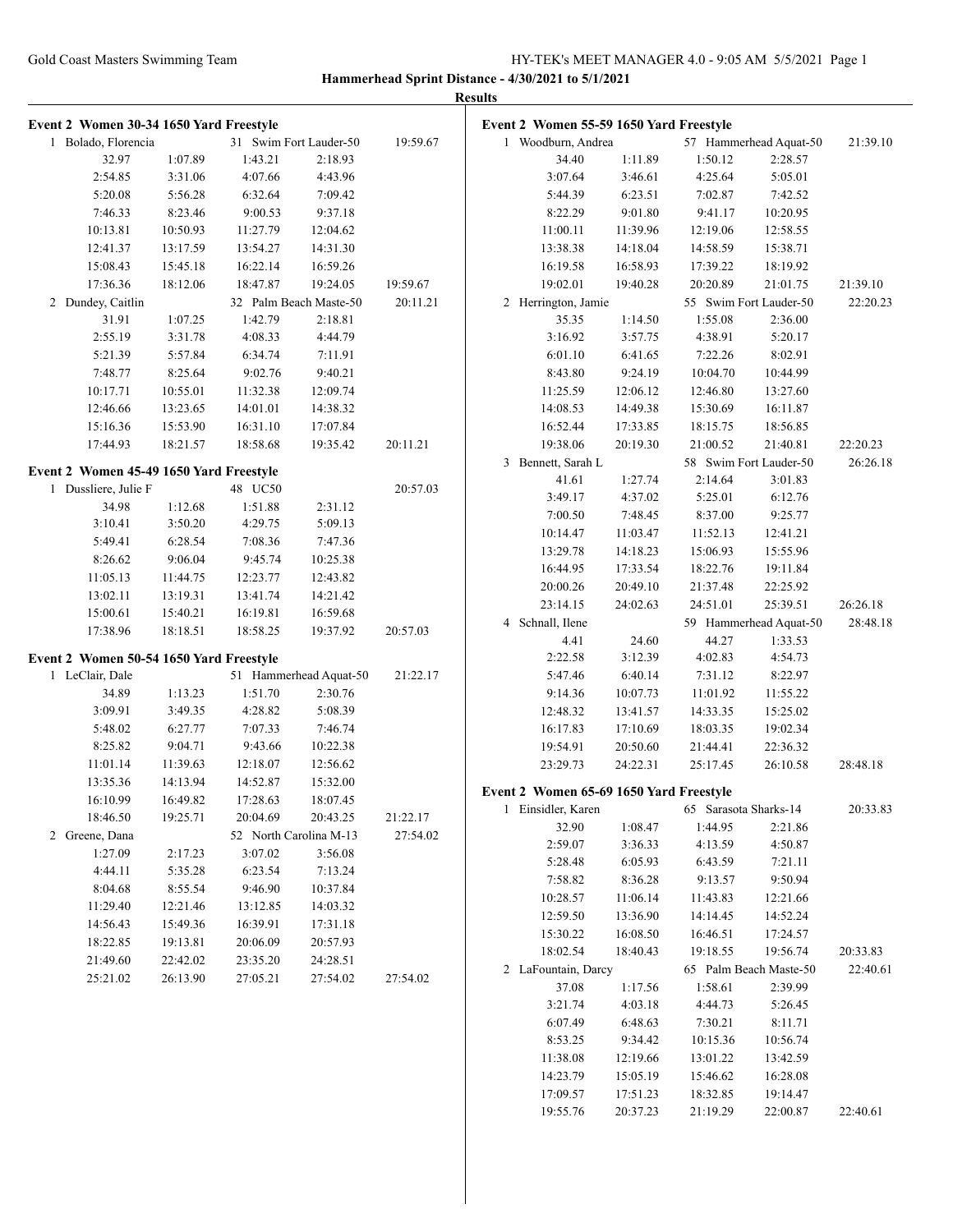### Gold Coast Masters Swimming Team HY-TEK's MEET MANAGER 4.0 - 9:05 AM 5/5/2021 Page 2

**Hammerhead Sprint Distance - 4/30/2021 to 5/1/2021**

|                                                              |          |                        |                        |           | 3 Abcug, Rob                          |          |          | 51 Palm Beach Maste-50 | 20:27.61 |
|--------------------------------------------------------------|----------|------------------------|------------------------|-----------|---------------------------------------|----------|----------|------------------------|----------|
| Event 2 Women 75-79 1650 Yard Freestyle                      |          |                        |                        |           | 34.25                                 | 1:11.39  | 1:48.89  | 2:26.38                |          |
| 1 Foley, Carolynn                                            |          |                        | 77 Palm Beach Maste-50 | 35:16.26  | 3:03.89                               | 3:41.42  | 4:19.25  | 4:57.02                |          |
| 53.66                                                        | 1:54.76  | 2:57.71                | 4:00.64                |           | 5:35.19                               | 6:13.35  | 6:51.58  | 7:30.31                |          |
| 5:04.11                                                      | 6:08.70  | 7:10.69                | 8:16.93                |           | 8:08.63                               | 8:46.83  | 9:25.36  | 10:03.21               |          |
| 9:21.60                                                      | 10:24.27 | 11:30.67               | 12:34.78               |           |                                       |          |          |                        |          |
| 13:39.83                                                     | 14:42.82 | 15:48.04               | 16:52.84               |           | 10:41.01                              | 11:18.72 | 11:56.06 | 12:33.30               |          |
| 17:58.48                                                     | 19:04.38 | 20:09.47               | 21:14.39               |           | 13:10.83                              | 13:48.27 | 14:24.97 | 15:01.41               |          |
| 22:20.73                                                     | 23:26.89 | 24:32.79               | 25:38.41               |           | 15:37.90                              | 16:14.64 | 16:51.19 | 17:27.50               |          |
| 26:44.11                                                     | 27:48.72 | 28:52.00               | 29:58.38               |           | 18:03.72                              | 18:40.17 | 19:16.14 | 19:51.97               | 20:27.61 |
| 31:03.08                                                     | 32:05.19 | 34:14.68               | 35:16.26               |           | Event 2 Men 55-59 1650 Yard Freestyle |          |          |                        |          |
|                                                              |          |                        |                        |           | 1 Wagner, Harold                      |          |          | 55 Swim Fort Lauder-50 | 20:43.77 |
| Event 2 Men 35-39 1650 Yard Freestyle<br>1 Armpriester, Ryan |          | 36 Swim Fort Lauder-50 |                        | 25:04.94  | 33.85                                 | 1:11.62  | 1:48.53  | 2:25.99                |          |
| 38.17                                                        | 1:18.95  | 2:00.63                | 2:42.84                |           | 3:03.72                               | 3:41.82  | 4:19.58  | 4:57.46                |          |
|                                                              |          |                        |                        |           | 5:35.07                               | 6:12.61  | 6:50.34  | 7:28.09                |          |
| 3:27.27                                                      | 4:10.94  | 4:56.04                | 5:40.83                |           | 8:06.21                               | 8:44.38  | 9:22.03  | 10:00.26               |          |
| 6:27.14                                                      | 7:13.04  | 7:59.34                | 8:44.94                |           | 10:38.03                              | 11:16.20 | 11:53.83 | 12:31.46               |          |
| 9:31.45                                                      | 10:17.74 | 11:04.26               | 11:49.93               |           | 13:09.67                              | 13:47.64 | 14:26.65 | 15:04.11               |          |
| 12:36.71                                                     | 13:22.68 | 14:08.83               | 14:56.08               |           | 15:42.71                              | 16:20.90 | 16:58.95 | 17:37.30               |          |
| 15:42.82                                                     | 16:29.69 | 17:16.07               | 18:02.54               |           | 18:15.95                              | 18:54.11 | 19:31.59 | 20:08.45               | 20:43.77 |
| 18:49.87                                                     | 19:36.94 | 20:25.56               | 21:12.88               |           |                                       |          |          |                        |          |
| 21:59.30                                                     | 22:46.34 | 23:33.52               | 24:20.68               | 25:04.94  | Event 2 Men 60-64 1650 Yard Freestyle |          |          |                        |          |
| Event 2 Men 40-44 1650 Yard Freestyle                        |          |                        |                        |           | 1 McCrea, Geoff                       |          |          | 62 Palm Beach Maste-50 | 24:25.39 |
| 1 Manrique, Alejandro                                        |          |                        | 40 Palm Beach Maste-50 | 18:33.47  | 39.63                                 | 1:22.52  | 2:05.75  | 2:49.42                |          |
| 29.14                                                        | 1:02.76  | 1:36.86                | 2:11.01                |           | 3:32.99                               | 4:17.01  | 4:59.95  | 5:43.72                |          |
| 2:45.40                                                      | 3:19.61  | 3:54.71                | 4:29.44                |           | 6:27.48                               | 7:11.08  | 7:55.06  | 8:38.95                |          |
| 5:03.46                                                      | 5:37.21  | 6:10.85                | 6:44.39                |           | 9:23.37                               | 10:06.46 | 10:50.53 | 11:35.40               |          |
| 7:18.41                                                      | 7:52.43  | 8:26.50                | 8:59.73                |           | 12:18.95                              | 13:03.24 | 13:46.81 | 14:31.05               |          |
| 9:30.91                                                      | 10:02.21 | 10:34.85               | 11:08.71               |           | 15:15.17                              | 15:59.18 | 16:43.12 | 17:27.25               |          |
| 11:44.55                                                     | 12:19.26 | 12:54.00               | 13:28.74               |           | 18:11.08                              | 18:55.07 | 19:39.48 | 20:23.75               |          |
| 14:02.98                                                     | 14:37.72 | 15:12.61               | 15:47.26               |           | 21:07.29                              | 21:51.06 | 22:34.86 | 23:18.83               | 24:25.39 |
| 16:21.84                                                     | 16:56.61 | 17:30.64               | 18:04.86               | 18:33.47  | 2 Lewis, Robert Y                     |          | 62 UC28  |                        | 24:54.00 |
| --- Sabala, Michael                                          |          | 40 Chelsea Piers fi-6  |                        | <b>NS</b> | 39.36                                 | 1:21.65  | 2:05.89  | 2:50.17                |          |
|                                                              |          |                        |                        |           | 3:35.05                               | 4:19.59  | 5:04.92  | 5:49.62                |          |
| Event 2 Men 50-54 1650 Yard Freestyle                        |          |                        |                        |           | 6:34.72                               | 7:19.51  | 8:04.78  | 8:50.28                |          |
| 1 Fernandez, Carlos A                                        |          |                        | 51 Swim Fort Lauder-50 | 19:31.90  | 9:35.45                               | 10:21.01 | 11:06.50 | 11:52.26               |          |
| 31.14                                                        | 1:05.19  | 1:40.11                | 2:15.11                |           | 12:37.63                              | 13:23.55 | 14:09.40 | 14:55.34               |          |
| 2:50.16                                                      | 3:24.87  | 4:00.10                | 4:35.02                |           | 15:41.29                              | 16:27.44 | 17:13.24 | 18:00.14               |          |
| 5:09.93                                                      | 5:44.92  | 6:20.01                | 6:55.06                |           | 18:46.97                              | 19:33.77 | 20:19.88 | 21:06.72               |          |
| 7:30.15                                                      | 8:05.48  | 8:40.95                | 9:17.53                |           | 21:54.02                              | 22:40.61 | 23:26.30 | 24:12.06               | 24:54.00 |
| 9:53.59                                                      | 10:30.05 | 11:06.07               | 11:42.30               |           | 3 Robinson, William                   |          | 64 UC50  |                        | 32:18.49 |
| 12:18.74                                                     | 12:55.38 | 13:32.08               | 14:09.01               |           | 49.48                                 | 1:44.64  | 2:41.83  | 3:39.30                |          |
| 14:44.58                                                     | 15:21.61 | 15:58.05               | 16:34.75               |           | 4:37.55                               | 5:35.94  | 6:35.30  | 7:34.32                |          |
| 17:12.00                                                     | 17:47.50 | 18:22.88               | 18:58.20               | 19:31.90  | 8:32.87                               | 9:31.73  | 10:29.59 | 11:27.89               |          |
| 2 LeClair, David W                                           |          |                        | 53 Hammerhead Aquat-50 | 20:04.01  | 12:26.87                              | 13:26.37 | 14:25.76 | 15:25.26               |          |
| 32.57                                                        | 1:07.76  | 1:43.92                | 2:20.37                |           | 16:24.50                              | 17:23.96 | 18:22.63 | 19:22.25               |          |
| 2:57.14                                                      | 3:33.71  | 4:10.15                | 4:47.27                |           | 20:21.33                              | 21:22.10 | 22:20.56 | 23:19.71               |          |
| 5:23.72                                                      | 6:00.86  | 6:37.69                | 7:14.03                |           | 24:18.91                              | 25:17.82 | 26:17.08 | 27:16.65               |          |
| 7:51.17                                                      | 8:28.13  | 9:04.71                | 9:41.85                |           | 28:16.12                              | 29:16.44 | 30:17.32 | 31:16.92               | 32:18.49 |
| 10:18.32                                                     | 10:54.97 | 11:31.70               | 12:08.35               |           |                                       |          |          |                        |          |
| 12:44.92                                                     | 13:21.87 | 13:58.93               | 14:35.21               |           |                                       |          |          |                        |          |
| 15:11.91                                                     | 15:48.39 | 16:25.05               | 17:01.53               |           |                                       |          |          |                        |          |
| 17:37.86                                                     | 18:14.48 | 18:51.36               | 19:28.11               | 20:04.01  |                                       |          |          |                        |          |
|                                                              |          |                        |                        |           |                                       |          |          |                        |          |
|                                                              |          |                        |                        |           |                                       |          |          |                        |          |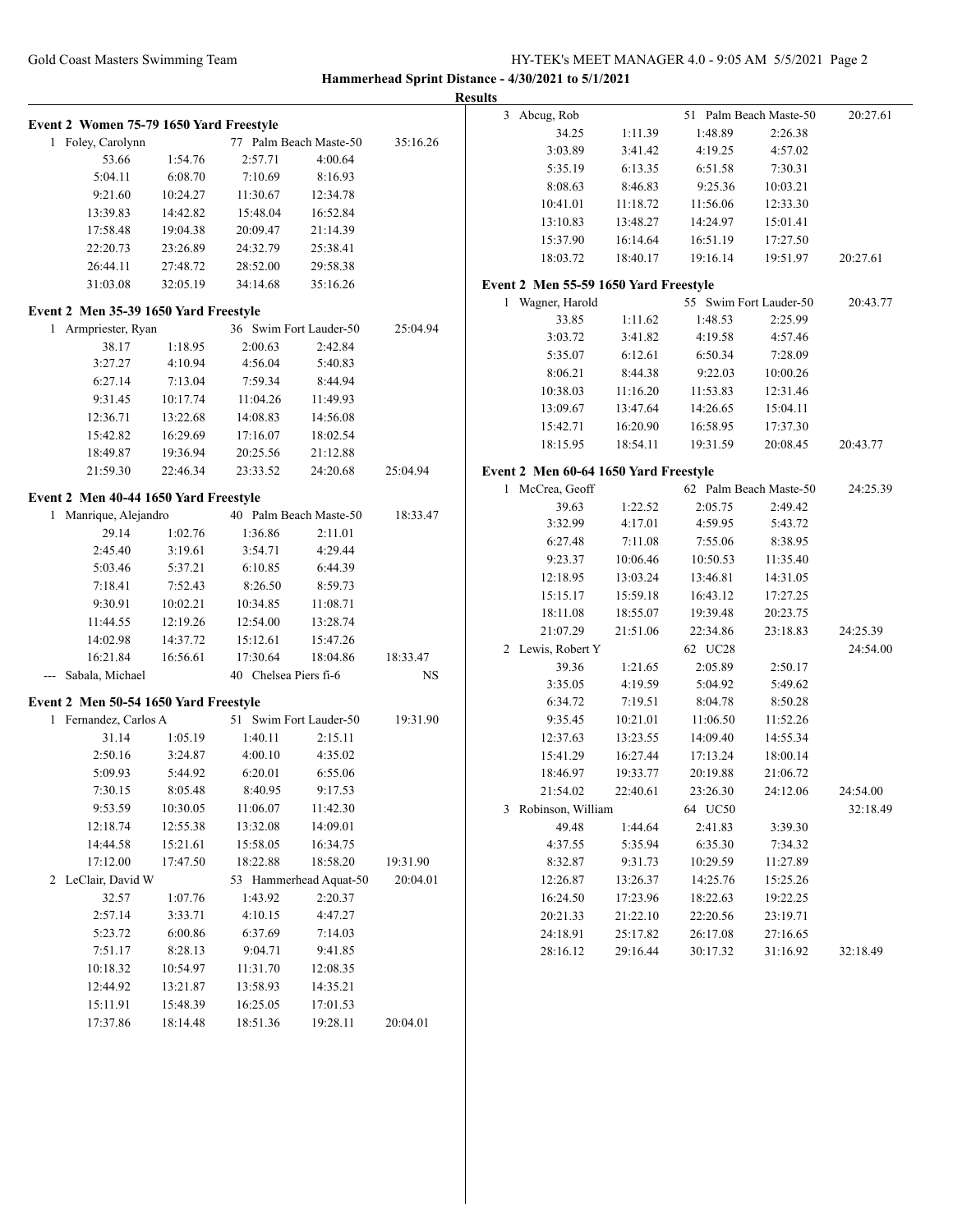|   |                                       |          |                        |                        |          | <b>Results</b> |
|---|---------------------------------------|----------|------------------------|------------------------|----------|----------------|
|   | Event 2 Men 65-69 1650 Yard Freestyle |          |                        |                        |          | $E_{\bf V}$    |
|   | 1 Chambers, John                      |          | 65 Agua Masters-6      |                        | 20:08.52 |                |
|   | 32.28                                 | 1:07.90  | 1:44.32                | 2:21.28                |          | Ev             |
|   | 2:58.77                               | 3:35.76  | 4:12.59                | 4:49.25                |          |                |
|   | 5:25.98                               | 6:02.90  | 6:39.76                | 7:16.30                |          |                |
|   | 7:52.80                               | 8:29.40  | 9:06.05                | 9:42.87                |          |                |
|   | 10:19.57                              | 10:56.47 | 11:33.29               | 12:10.01               |          |                |
|   | 12:46.90                              | 13:23.97 | 14:00.71               | 14:37.89               |          | Ev             |
|   | 15:14.77                              | 15:51.72 | 16:28.36               | 17:05.34               |          |                |
|   | 17:42.50                              | 18:19.41 | 18:56.17               | 19:32.67               | 20:08.52 |                |
|   | 2 Gill, Matthew                       |          |                        | 65 Hammerhead Aquat-50 | 24:32.36 | $E_{\bf V}$    |
|   | Event 2 Men 70-74 1650 Yard Freestyle |          |                        |                        |          |                |
|   | 1 Rivera, Richardson                  |          | 70 Gold Coast Maste-50 |                        | 25:50.44 | Ev             |
|   | 45.11                                 | 1:30.21  | 2:16.21                | 3:03.47                |          |                |
|   | 3:49.83                               | 4:37.65  | 5:24.04                | 6:11.73                |          |                |
|   | 6:58.79                               | 7:45.67  | 8:32.13                | 9:19.51                |          | $E_{\bf V}$    |
|   | 10:07.02                              | 10:54.13 | 11:41.21               | 12:28.78               |          |                |
|   | 13:16.32                              | 14:03.43 | 14:51.10               | 15:38.56               |          |                |
|   | 16:26.92                              | 17:13.84 | 18:01.24               | 18:48.20               |          |                |
|   | 19:36.32                              | 20:22.64 | 21:10.00               | 21:57.69               |          |                |
|   | 22:45.04                              | 23:32.17 | 24:18.77               | 25:05.33               | 25:50.44 |                |
|   | Event 2 Men 75-79 1650 Yard Freestyle |          |                        |                        |          | Ev             |
|   | 1 Quiggin, David                      |          |                        | 76 Palm Beach Maste-50 | 23:10.46 |                |
|   | 37.75                                 | 1:17.85  | 1:58.84                | 2:40.48                |          |                |
|   | 3:22.03                               | 4:04.00  | 4:46.19                | 5:28.18                |          | Ev             |
|   | 6:09.98                               | 6:52.01  | 7:34.20                | 8:16.82                |          |                |
|   | 8:59.39                               | 9:42.34  | 10:25.22               | 11:08.27               |          |                |
|   | 11:51.13                              | 12:34.05 | 13:16.52               | 13:59.11               |          | Ev             |
|   | 14:42.48                              | 15:25.95 | 16:08.68               | 16:51.28               |          |                |
|   | 17:34.38                              | 18:17.74 | 19:00.88               | 19:43.60               |          |                |
|   | 20:26.28                              | 21:08.56 | 21:50.88               | 22:32.16               | 23:10.46 |                |
|   | 2 Winokur, Eliot                      |          |                        | 76 Palm Beach Maste-50 | 27:47.04 | Ev             |
|   | 45.73                                 | 1:32.78  | 2:21.44                | 3:10.79                |          |                |
|   | 3:59.89                               | 4:49.46  | 5:39.77                | 6:30.13                |          |                |
|   | 7:19.88                               | 8:10.56  | 9:00.56                | 9:50.60                |          | Ev             |
|   | 10:41.46                              | 11:31.94 | 12:22.59               | 13:13.67               |          |                |
|   | 14:03.88                              | 14:55.35 | 15:46.17               | 16:37.32               |          |                |
|   | 17:28.89                              | 18:20.06 | 19:11.77               | 20:03.87               |          | Ev             |
|   | 20:54.98                              | 21:47.06 | 22:37.86               | 23:29.26               |          |                |
|   | 24:20.64                              | 25:12.94 | 26:04.08               | 26:55.75               | 27:47.04 |                |
| 3 | Pendergrass, Robert A                 |          |                        | 79 Gold Coast Maste-50 | 33:01.09 |                |
|   | 49.83                                 | 1:45.10  | 2:43.32                | 3:42.27                |          |                |
|   | 4:41.69                               | 5:41.10  | 7:40.73                | 8:41.61                |          |                |
|   | 9:42.26                               | 10:42.00 | 11:41.63               | 12:41.74               |          | Ev             |
|   | 13:40.29                              | 14:39.50 | 15:38.82               | 16:37.41               |          |                |
|   | 17:36.99                              | 18:38.88 | 19:41.17               | 21:45.24               |          |                |
|   | 22:47.06                              | 23:49.14 | 24:51.48               | 25:53.98               |          |                |
|   | 26:56.31                              | 30:02.00 | 31:02.43               | 32:03.66               |          |                |
|   | 33:01.09                              |          |                        |                        |          |                |
|   | Event 2 Men 80-84 1650 Yard Freestyle |          |                        |                        |          | $E_{\bf V}$    |
|   | 1 Cannan, Patrick                     |          |                        | 80 Palm Beach Maste-50 | 35:25.09 |                |
|   | 3:04.63                               | 4:09.18  | 6:15.45                | 7:18.91                |          | $E_{\bf V}$    |
|   | 8:21.38                               | 9:26.70  | 11:34.33               | 13:42.95               |          |                |

17:00.54 21:22.86 23:33.70 24:40.27 25:44.77 27:55.14 30:08.13 32:17.65

35:25.09

|              | Event 3 Women 18-24 50 Yard Freestyle                        |          |                                               |                    |
|--------------|--------------------------------------------------------------|----------|-----------------------------------------------|--------------------|
|              | 1 Morillo, Emmy                                              |          | 20 Swim Fort Lauder-50                        | 28.16              |
|              |                                                              |          |                                               |                    |
|              | Event 3 Women 25-29 50 Yard Freestyle<br>1 Bijlsma, Nathalie |          | 29 Swim Fort Lauder-50                        | 27.90              |
|              | 2 Darcy, Katherine                                           |          | 26 Chelsea Piers fi-6                         | 40.68              |
|              | --- McAllister, Carly F                                      |          | 29 Palm Beach Maste-50                        | <b>NS</b>          |
|              |                                                              |          |                                               |                    |
|              | Event 3 Women 30-34 50 Yard Freestyle                        |          |                                               |                    |
|              | 1 Sciacca, Krysten                                           |          | 33 Chelsea Piers fi-6                         | 29.10              |
|              | 2 Jaffa, Esther                                              |          | 34 Hammerhead Aquat-50                        | 33.35              |
|              | Event 3 Women 35-39 50 Yard Freestyle                        |          |                                               |                    |
|              | 1 Finlon, Julie                                              |          | 37 Hammerhead Aquat-50                        | 42.08              |
|              | Event 3 Women 40-44 50 Yard Freestyle                        |          |                                               |                    |
|              | 1 Sandner, Kathleen                                          |          | 43 Swim Fort Lauder-50                        | 28.03              |
|              |                                                              |          |                                               |                    |
|              | Event 3 Women 45-49 50 Yard Freestyle                        |          |                                               |                    |
|              | 1 Anderson, Lauren                                           |          | 47 Palm Beach Maste-50                        | 27.90              |
|              | 2 Dussliere, Julie F                                         |          | 48 UC50                                       | 29.79              |
|              | 3 Taback, Megyn                                              |          | 47 Palm Beach Maste-50                        | 31.24              |
|              | 4 Robayo, Sulay<br>--- Carlson, Denise L                     |          | 49 Swim Fort Lauder-50<br>48 UC14             | 40.22<br><b>NS</b> |
|              |                                                              |          |                                               |                    |
|              | Event 3 Women 50-54 50 Yard Freestyle                        |          |                                               |                    |
|              | 1 Gratsou-Zodl, Violetta                                     |          | 50 UC14                                       | 36.04              |
|              | 2 Greene, Dana                                               |          | 52 North Carolina M-13                        | 36.29              |
|              | <b>Event 3 Women 55-59 50 Yard Freestyle</b>                 |          |                                               |                    |
|              | 1 Bennett, Sarah L                                           |          | 58 Swim Fort Lauder-50                        | 35.38              |
|              |                                                              |          |                                               |                    |
|              | Event 3 Women 65-69 50 Yard Freestyle                        |          |                                               |                    |
|              | 1 LaFountain, Darcy                                          |          | 65 Palm Beach Maste-50                        | 32.12              |
|              | 2 Craffey, Joan                                              |          | 68 Palm Beach Maste-50                        | 33.73              |
|              | <b>Event 4 Men 18-24 50 Yard Freestyle</b>                   |          |                                               |                    |
|              | --- Montedonico, Guillermo                                   |          | 20 Sunrise Swimming-50                        | NS                 |
|              | --- Karimi, Abbas                                            |          | 24 Swim Fort Lauder-50                        | <b>NS</b>          |
|              | Event 4 Men 25-29 50 Yard Freestyle                          |          |                                               |                    |
|              | 1 O'Hara, Aidan                                              |          | 26 Swim Fort Lauder-50                        | 23.20              |
|              |                                                              |          |                                               |                    |
|              | Event 4 Men 30-34 50 Yard Freestyle                          |          |                                               |                    |
| 1            | Lebost, Daniel                                               | 34       | Palm Beach Maste-50                           | 23.58              |
| 2            | Guenov, Alexander                                            | 32       | Palm Beach Maste-50                           | 24.61              |
| 3            | Eagles, Robert                                               | 32       | Hammerhead Aquat-50                           | 25.88              |
|              | 4 Greve, Jesse A<br>5 Hicks, Michael                         | 31       | Gold Coast Maste-50<br>30 Swim Fort Lauder-50 | 27.48              |
|              |                                                              |          |                                               | 30.81              |
|              | Event 4 Men 40-44 50 Yard Freestyle                          |          |                                               |                    |
| $\mathbf{1}$ | Torres, Martin                                               |          | 44 Swim Fort Lauder-50                        | 23.63              |
|              | 2 Bradchulis, Derek                                          | 43       | Palm Beach Maste-50                           | 24.05              |
|              | --- Sabala, Michael                                          |          | 40 Chelsea Piers fi-6                         | NS.                |
|              | --- Dallamura, Scott                                         |          | 42 North Carolina M-13                        | NS.                |
|              | Event 4 Men 45-49 50 Yard Freestyle                          |          |                                               |                    |
|              | --- Jeanpierre, Charles                                      |          | 45 Palm Beach Maste-50                        | NS                 |
|              |                                                              |          |                                               |                    |
|              | Event 4 Men 50-54 50 Yard Freestyle                          |          |                                               |                    |
| 1            | Herek, Sandro                                                | 51       | Coral Springs Ma-50                           | 23.61              |
| 2            | Rasmussen, Eric                                              | 50<br>51 | Palm Beach Maste-50                           | 24.37              |
| 3            | Abcug, Rob<br>4 Ames, Eddie                                  |          | Palm Beach Maste-50<br>51 Performance Aqua-50 | 26.29<br>27.73     |
|              |                                                              |          |                                               |                    |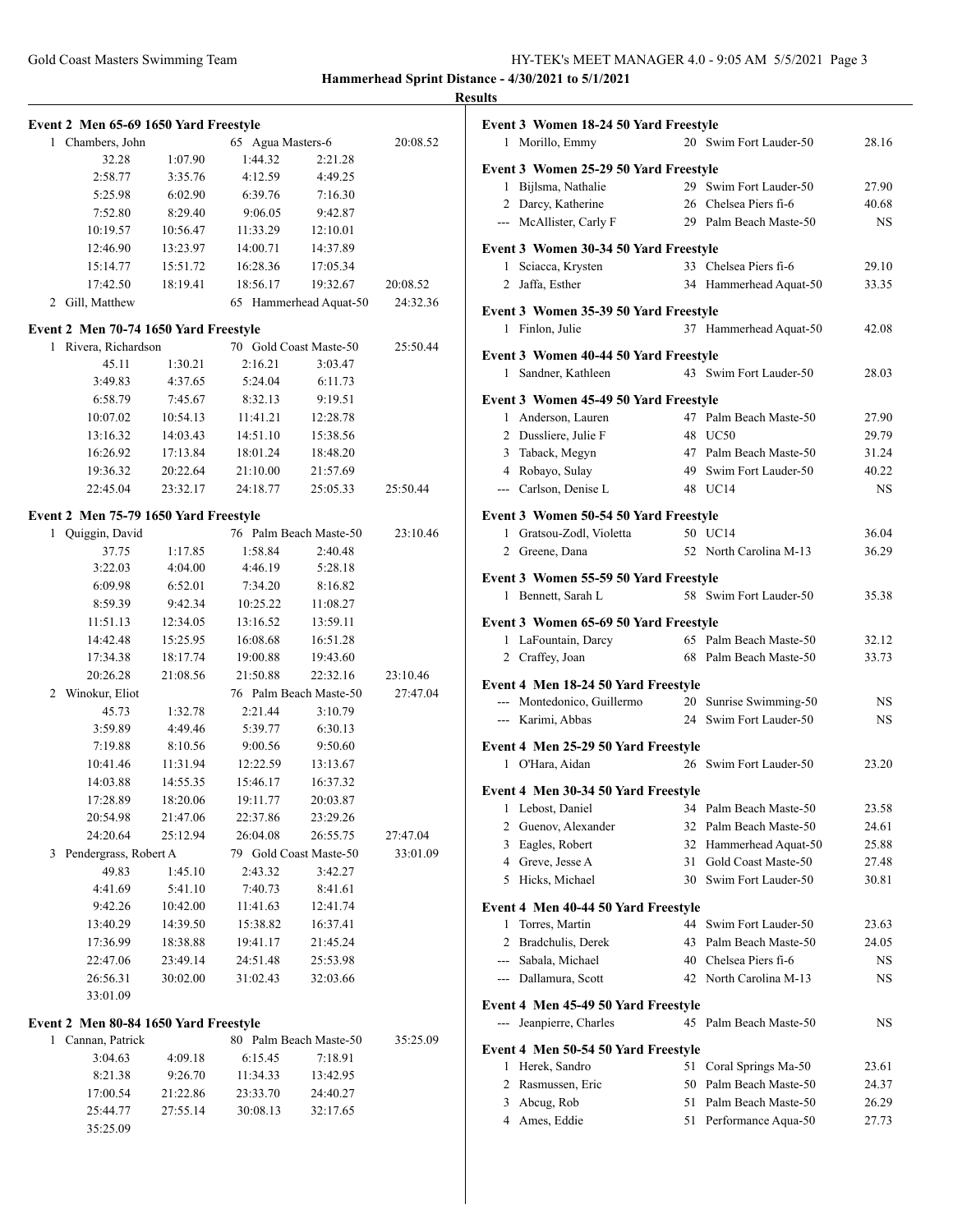| Gold Coast Masters Swimming Team | HY-TEK's MEET MANAGER 4.0 - 9:05 AM 5/5/2021 Page 4 |
|----------------------------------|-----------------------------------------------------|
|                                  |                                                     |

|              | (Event 4 Men 50-54 50 Yard Freestyle)<br>--- Dussliere, John |                    |    | 53 UC50               |                                   | NS        |
|--------------|--------------------------------------------------------------|--------------------|----|-----------------------|-----------------------------------|-----------|
|              |                                                              |                    |    |                       |                                   |           |
|              | Event 4 Men 55-59 50 Yard Freestyle<br>1 Wilkie, Bruce       |                    |    |                       | 56 Hammerhead Aquat-50            | 27.72     |
|              | --- Wagner, Harold                                           |                    |    |                       | 55 Swim Fort Lauder-50            | NS        |
|              |                                                              |                    |    |                       |                                   |           |
|              | Event 4 Men 60-64 50 Yard Freestyle                          |                    |    |                       |                                   |           |
|              | 1 Parra, Francisco                                           |                    |    |                       | 63 Swim Fort Lauder-50            | 25.00     |
|              | 2 Aubrey, Michael                                            |                    |    |                       | 60 Palm Beach Maste-50            | 25.31     |
|              | 3 LoGalbo, Dominick                                          |                    |    |                       | 64 Hammerhead Aquat-50            | 33.04     |
|              | 5 O'Neill, Blaise                                            |                    |    |                       | 63 Hammerhead Aquat-50            | 37.78     |
|              | 6 Sonenshein, Roy                                            |                    |    |                       | 63 Gold Coast Maste-50            | 39.91     |
|              | 7 Robinson, William                                          |                    |    | 64 UC50               |                                   | 46.52     |
|              | 8 Smallwood, Michael                                         |                    | 61 |                       | Swim Florida Mas-14               | 49.80     |
|              | --- Moreno, Al                                               |                    |    |                       | 62 Palm Beach Maste-50            | <b>NS</b> |
|              | Event 4 Men 65-69 50 Yard Freestyle                          |                    |    |                       |                                   |           |
|              | 1 Gill, Matthew                                              |                    |    |                       | 65 Hammerhead Aquat-50            | 33.87     |
|              | 2 Purdy, James                                               |                    |    |                       | 69 Palm Beach Maste-50            | 35.46     |
|              | --- Baum, Benjamin                                           |                    |    | 66 UC14               |                                   | <b>NS</b> |
|              | Event 4 Men 70-74 50 Yard Freestyle                          |                    |    |                       |                                   |           |
|              | 1 Beuttenmuller, David                                       |                    |    |                       | 70 Palm Beach Maste-50            | 30.29     |
|              | 2 Rivera, Richardson                                         |                    |    |                       | 70 Gold Coast Maste-50            | 30.62     |
|              | --- McPherrin, Kevin                                         |                    |    | 73 UC50               |                                   | <b>NS</b> |
|              | Event 4 Men 75-79 50 Yard Freestyle                          |                    |    |                       |                                   |           |
|              | 1 Quiggin, David                                             |                    |    |                       | 76 Palm Beach Maste-50            | 28.89     |
|              | 2 Jarvis, Tony A                                             |                    |    |                       | 75 Palm Beach Maste-50            | 29.11     |
|              | 3 Winokur, Eliot                                             |                    |    |                       | 76 Palm Beach Maste-50            | 34.93     |
|              | 4 Reynolds, Wiley R                                          |                    |    |                       | 77 Palm Beach Maste-50            | 37.35     |
|              | Event 4 Men 80-84 50 Yard Freestyle                          |                    |    |                       |                                   |           |
|              | 1 Freshley, Mike                                             |                    |    |                       | 80 Sarasota Sharks-14             | 29.85     |
|              |                                                              |                    |    |                       |                                   |           |
|              | Event 5 Women 30-34 400 Yard IM                              |                    |    |                       |                                   |           |
| 1            | Sciacca, Krysten                                             |                    |    | 33 Chelsea Piers fi-6 |                                   | 4:52.75   |
|              | 31.40<br>3:04.80                                             | 1:07.37<br>3:46.47 |    | 1:44.91<br>4:19.73    | 2:21.81<br>4:52.75                |           |
|              |                                                              |                    |    |                       |                                   | 5:33.18   |
|              | 2 Dundey, Caitlin<br>33.34                                   | 1:13.96            |    | 1:57.84               | 32 Palm Beach Maste-50<br>2:39.99 |           |
|              |                                                              |                    |    |                       | 5:33.18                           |           |
|              | 3:27.65                                                      | 4:15.73            |    | 4:54.89               |                                   |           |
|              | Event 5 Women 35-39 400 Yard IM                              |                    |    |                       |                                   |           |
| $\mathbf{1}$ | Sawicz, Kasia                                                |                    |    | 36 Chelsea Piers fi-6 |                                   | 4:59.15   |
|              | 30.80                                                        | 1:05.67            |    | 1:46.47               | 2:26.53                           |           |
|              | 3:08.45                                                      | 3:50.31            |    | 4:25.78               | 4:59.15                           |           |
|              | Event 5 Women 45-49 400 Yard IM                              |                    |    |                       |                                   |           |
|              | --- Dussliere, Julie F                                       |                    |    | 48 UC50               |                                   | <b>NS</b> |
|              | Event 5 Women 55-59 400 Yard IM                              |                    |    |                       |                                   |           |
|              | 1 Bennett, Sarah L                                           |                    |    |                       | 58 Swim Fort Lauder-50            | 7:20.26   |
|              | 54.85                                                        | 1:56.57            |    | 2:54.52               | 3:51.72                           |           |
|              | 4:50.42                                                      | 5:48.70            |    | 6:34.80               | 7:20.26                           |           |
|              | Event 5 Women 65-69 400 Yard IM                              |                    |    |                       |                                   |           |
|              | 1 Craffey, Joan                                              |                    |    |                       | 68 Palm Beach Maste-50            | 6:20.85   |
|              | 44.39                                                        | 1:34.98            |    | 2:24.22               | 3:10.88                           |           |
|              | 4:05.11                                                      | 5:00.35            |    | 5:41.30               | 6:20.85                           |           |
|              |                                                              |                    |    |                       |                                   |           |

| <b>Event 6 Men 25-29 400 Yard IM</b>                               |                    |                        |                                                  |          |
|--------------------------------------------------------------------|--------------------|------------------------|--------------------------------------------------|----------|
| 1 O'Hara, Aidan                                                    |                    | 26 Swim Fort Lauder-50 |                                                  | 4:22.85  |
| 27.48                                                              | 58.72              | 1:32.08                | 2:05.41                                          |          |
| 2:43.05                                                            | 3:20.10            | 3:52.04                | 4:22.85                                          |          |
|                                                                    |                    |                        |                                                  |          |
| Event 6 Men 40-44 400 Yard IM                                      |                    | 40 Palm Beach Maste-50 |                                                  | 5:00.01  |
| 1 Manrique, Alejandro<br>29.72                                     | 1:05.11            | 1:48.48                | 2:04.12                                          |          |
| 3:10.93                                                            | 3:54.22            | 4:28.69                | 5:00.01                                          |          |
| --- Sabala, Michael                                                |                    | 40 Chelsea Piers fi-6  |                                                  | NS.      |
|                                                                    |                    |                        |                                                  |          |
| Event 6 Men 50-54 400 Yard IM                                      |                    |                        |                                                  |          |
| 1 Ames, Eddie                                                      |                    |                        | 51 Performance Aqua-50                           | 5:52.19  |
| 35.27                                                              | 1:17.20            | 2:03.27                | 2:48.68                                          |          |
| 3:38.95                                                            | 4:31.05            | 5:12.44                | 5:52.19                                          |          |
| Event 6 Men 60-64 400 Yard IM                                      |                    |                        |                                                  |          |
| 1 Sonenshein, Roy                                                  |                    | 63 Gold Coast Maste-50 |                                                  | 7:56.28  |
| 54.81                                                              | 1:56.85            | 3:04.30                | 4:06.01                                          |          |
| 5:10.33                                                            | 6:14.70            | 7:07.97                | 7:56.28                                          |          |
|                                                                    |                    |                        |                                                  |          |
| Event 6 Men 65-69 400 Yard IM<br>1 Chambers, John                  |                    | 65 Agua Masters-6      |                                                  | 5:32.77  |
| 34.24                                                              | 1:14.33            | 1:58.63                | 2:43.47                                          |          |
| 3:34.02                                                            | 4:24.35            | 4:58.44                | 5:32.77                                          |          |
|                                                                    |                    |                        |                                                  |          |
| <b>Event 6 Men 70-74 400 Yard IM</b>                               |                    |                        |                                                  |          |
| 1 Childs, Lee                                                      |                    |                        | 72 Palm Beach Maste-50                           | 5:42.63  |
| 34.26                                                              | 1:13.90            | 1:58.67                | 2:42.31                                          |          |
| 3:33.55                                                            | 4:25.12            | 5:04.81                | 5:42.63                                          |          |
| 2 Einsidler, Jon                                                   |                    | 70 Sarasota Sharks-14  |                                                  | 7:15.55  |
| 50.90                                                              | 1:48.49            | 2:39.83<br>6:28.34     | 3:32.25                                          |          |
|                                                                    | 5:39.14            |                        | 7:15.55                                          |          |
| 4:34.94                                                            |                    |                        |                                                  |          |
| Event 6 Men 80-84 400 Yard IM                                      |                    |                        |                                                  |          |
| 1 Freshley, Mike                                                   |                    | 80 Sarasota Sharks-14  |                                                  |          |
| 43.80                                                              | 1:33.93            | 2:31.24                | 3:30.15                                          | 6:47.48  |
| 4:20.33                                                            | 5:13.00            | 6:01.63                | 6:47.48                                          |          |
|                                                                    |                    |                        |                                                  |          |
| Event 7 Women 18+800 Yard Freestyle Relay<br>1 Swim Fort Lauder-50 |                    | А                      |                                                  |          |
| 1) Bolado, Florencia W31                                           |                    |                        |                                                  |          |
| 3) Bennett, Sarah L W58                                            |                    |                        | 2) Sandner, Kathleen W43<br>4) Morillo, Emmy W20 |          |
| 29.94                                                              | 1:02.92            | 1:37.23                | 2:12.41                                          |          |
| 2:44.71                                                            | 3:21.31            | 4:00.33                | 4:37.54                                          | 9:45.73  |
| 5:14.93                                                            | 5:59.24            | 6:44.58                | 7:28.97                                          |          |
| 8:00.98                                                            | 8:37.33            | 9:12.56                | 9:45.73                                          |          |
|                                                                    |                    |                        |                                                  |          |
| Event 7 Women 25+800 Yard Freestyle Relay                          |                    | А                      |                                                  |          |
| 1 Palm Beach Maste-50                                              |                    |                        |                                                  | 10:10.99 |
| 1) Taback, Megyn W47                                               |                    |                        | 2) Dundey, Caitlin W32                           |          |
| 3) LaFountain, Darcy W65                                           |                    | 1:52.12                | 4) Craffey, Joan W68<br>2:32.40                  |          |
| 33.16<br>3:04.60                                                   | 1:11.53            |                        | 4:53.14                                          |          |
| 5:27.84                                                            | 3:39.89<br>6:08.24 | 4:16.51<br>6:49.54     | 7:29.95                                          |          |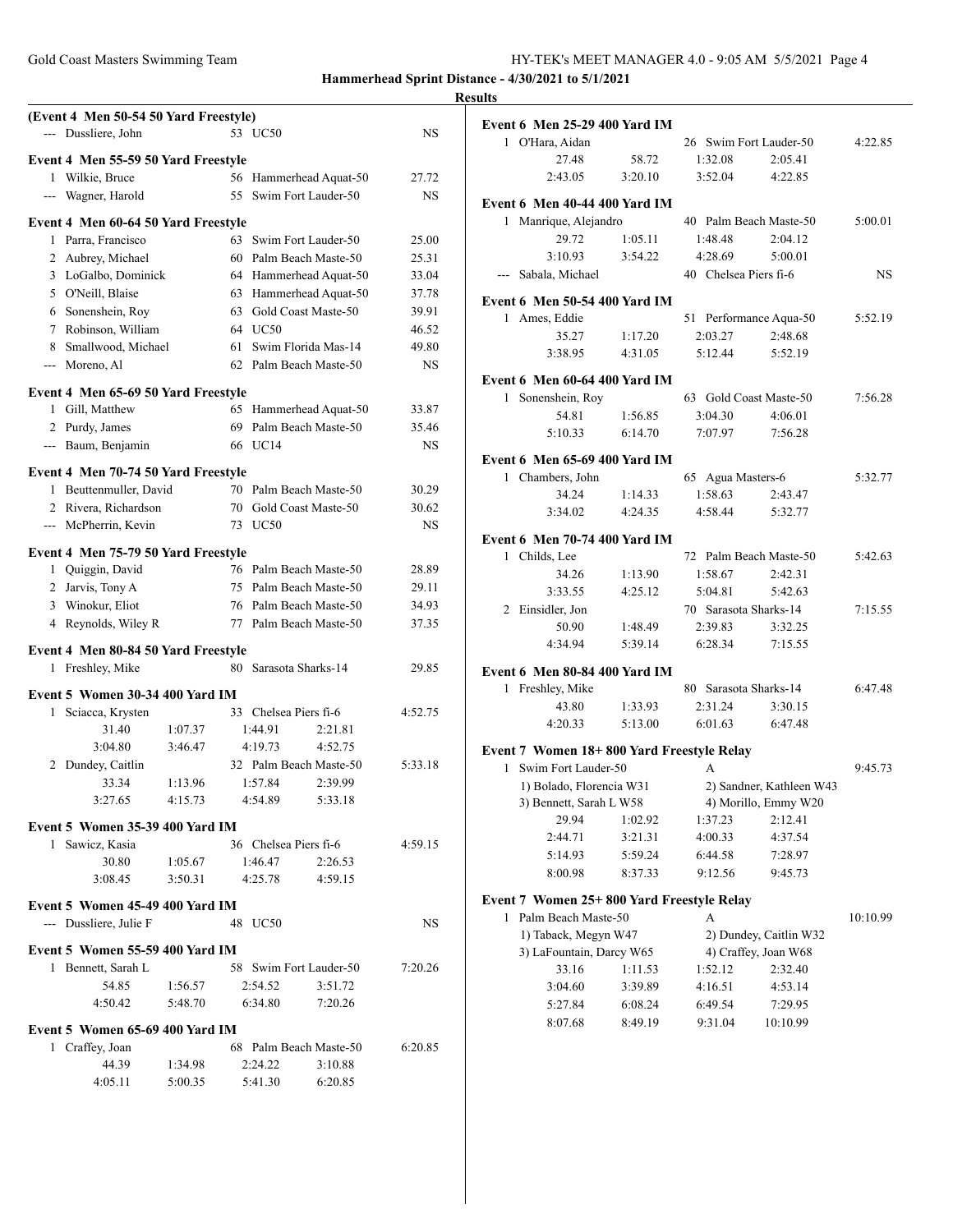|   |                                             |          |                                                       |                          |          | <b>Results</b> |
|---|---------------------------------------------|----------|-------------------------------------------------------|--------------------------|----------|----------------|
|   | (Event 7 Women 25+800 Yard Freestyle Relay) |          |                                                       |                          |          | Ev             |
|   | --- Hammerhead Aquat-50                     |          | A                                                     |                          | DQ       |                |
|   |                                             |          | Stroke Infraction swimmer #4: No touch on turn - free |                          |          |                |
|   | 1) Joggerst, Elaine W49                     |          |                                                       | 2) Jaffa, Esther W34     |          |                |
|   | 3) Schnall, Ilene W59                       |          |                                                       | 4) Finlon, Julie W37     |          |                |
|   | 30.64                                       | 1:13.87  | 1:54.34                                               | 2:34.60                  |          |                |
|   | 3:12.11                                     | 3:54.77  | 4:38.86                                               | 5:24.92                  |          |                |
|   | 6:02.37                                     | 6:49.98  | 7:39.83                                               | 8:27.94                  |          |                |
|   | 9:22.77                                     |          | 11:15.34                                              | DQ                       |          |                |
|   | Event 8 Men 25+800 Yard Freestyle Relay     |          |                                                       |                          |          | <b>Eve</b>     |
|   | 1 Palm Beach Maste-50                       |          |                                                       |                          | 8:46.23  |                |
|   | 1) Abcug, Rob M51                           |          |                                                       | 2) Aubrey, Michael M60   |          |                |
|   | 3) Lebost, Daniel M34                       |          |                                                       | 4) Guenov, Alexander M32 |          |                |
|   | 31.48                                       | 1:05.73  | 1:39.65                                               | 2:12.68                  |          |                |
|   | 2:42.09                                     | 3:14.75  | 3:48.93                                               | 4:23.42                  |          | Ev             |
|   | 4:52.62                                     | 5:24.69  | 5:58.50                                               | 6:32.05                  |          |                |
|   | 7:00.20                                     | 7:33.82  | 8:10.47                                               | 8:46.23                  |          |                |
|   | 2 Swim Fort Lauder-50                       |          | B                                                     |                          | 9:54.52  |                |
|   | 1) Wagner, Harold M55                       |          |                                                       | 2) Hicks, Michael M30    |          |                |
|   | 3) Armpriester, Ryan M36                    |          |                                                       | 4) Torres, Martin M44    |          |                |
|   | 29.83                                       | 1:02.97  | 1:36.18                                               | 2:10.45                  |          | Evo            |
|   | 2:47.87                                     | 3:30.86  | 4:16.68                                               | 5:02.66                  |          |                |
|   | 5:41.25                                     | 6:24.34  | 7:07.80                                               | 7:51.65                  |          |                |
|   | 8:18.27                                     | 8:49.01  | 9:21.76                                               | 9:54.52                  |          |                |
|   |                                             |          |                                                       |                          |          |                |
|   | Event 8 Men 55+800 Yard Freestyle Relay     |          |                                                       |                          |          |                |
| 1 | Hammerhead Aquat-50                         |          | B                                                     |                          | 10:54.68 |                |
|   | 1) Wilkie, Bruce M56                        |          |                                                       | 2) LoGalbo, Dominick M64 |          |                |
|   | 3) Freire, Luiz M60                         |          |                                                       | 4) Gill, Matthew M65     |          |                |
|   | 32.45                                       | 1:10.03  | 1:47.77                                               | 2:23.82                  |          |                |
|   | 3:06.68                                     | 3:55.44  | 4:52.12                                               | 5:50.27                  |          |                |
|   | 6:19.74                                     | 6:52.96  | 7:28.47                                               |                          |          |                |
|   | 8:39.52                                     | 9:22.40  | 10:08.48                                              | 10:54.68                 |          |                |
|   | Event 8 Men 75+800 Yard Freestyle Relay     |          |                                                       |                          |          | Ev             |
| 1 | Palm Beach Maste-50                         |          | B                                                     |                          | 11:28.60 |                |
|   | 1) Quiggin, David M76                       |          |                                                       | 2) Winokur, Eliot M76    |          |                |
|   | 3) Reynolds, Wiley R M77                    |          |                                                       | 4) Jarvis, Tony A M75    |          |                |
|   | 32.82                                       | 1:09.94  | 1:48.00                                               | 2:23.78                  |          |                |
|   | 3:02.72                                     | 3:46.53  | 4:33.11                                               |                          |          |                |
|   | 6:03.63                                     | 6:54.14  | 7:48.54                                               | 8:41.59                  |          |                |
|   | 9:19.51                                     | 10:02.60 | 10:46.58                                              | 11:28.60                 |          |                |
|   | Event 9 Mixed 25+800 Yard Freestyle Relay   |          |                                                       |                          |          |                |
|   | 1 Hammerhead Aquat-50                       |          | R                                                     |                          | 9:43.70  |                |
|   | 1) Eagles, Robert M32                       |          |                                                       | 2) Joggerst, Elaine W49  |          |                |
|   | 3) Jaffa, Esther W34                        |          |                                                       | 4) Wilkie, Bruce M56     |          |                |
|   | 31.31                                       | 1:06.06  | 1:41.65                                               | 2:16.40                  |          |                |
|   | 2:49.97                                     | 3:28.34  | 4:07.42                                               | 4:45.62                  |          |                |
|   | 5:21.12                                     | 6:00.59  | 6:41.52                                               | 7:23.01                  |          | Ev             |
|   | 7:54.04                                     | 8:29.78  | 9:06.87                                               | 9:43.70                  |          |                |
|   |                                             |          |                                                       |                          |          |                |
|   | Event 9 Mixed 35+800 Yard Freestyle Relay   |          |                                                       |                          |          |                |
|   | --- Hammerhead Aquat-50                     |          | C                                                     |                          | NS       |                |
|   | 1) Schnall, Ilene W59                       |          |                                                       | 2) Finlon, Julie W37     |          |                |
|   | 3) Freire, Luiz M60                         |          |                                                       | 4) Gill, Matthew M65     |          |                |
|   |                                             |          |                                                       |                          |          |                |
|   |                                             |          |                                                       |                          |          |                |

| lts          |                                           |         |                        |                        |         |  |
|--------------|-------------------------------------------|---------|------------------------|------------------------|---------|--|
|              | Event 9 Mixed 45+800 Yard Freestyle Relay |         |                        |                        |         |  |
|              | 1 Hammerhead Aquat-50                     |         | A                      |                        | 9:12.00 |  |
|              | 1) LeClair, David W M53                   |         |                        | 2) Brassil, Dan M48    |         |  |
|              | 3) Woodburn, Andrea W57                   |         |                        | 4) LeClair, Dale W51   |         |  |
|              | 29.43                                     | 1:02.06 | 1:36.14                | 2:10.70                |         |  |
|              | 2:40.69                                   | 3:14.73 | 3:50.53                | 4:27.50                |         |  |
|              | 4:59.91                                   | 5:35.21 | 6:11.04                | 6:48.40                |         |  |
|              | 7:21.53                                   | 7:57.98 | 8:35.25                | 9:12.00                |         |  |
|              | Event 10 Women 30-34 500 Yard Freestyle   |         |                        |                        |         |  |
|              | 1 Sciacca, Krysten                        |         | 33 Chelsea Piers fi-6  |                        | 5:37.64 |  |
|              | 43.02                                     | 1:05.52 | 1:40.02                | 2:13.95                |         |  |
|              | 2:48.45                                   | 3:22.60 | 3:56.54                | 4:30.65                |         |  |
|              | 5:04.45                                   | 5:37.64 |                        |                        |         |  |
|              | Event 10 Women 40-44 500 Yard Freestyle   |         |                        |                        |         |  |
| $\mathbf{1}$ | Sandner, Kathleen                         |         | 43 Swim Fort Lauder-50 |                        | 6:39.41 |  |
|              | 34.69                                     | 1:13.49 | 1:53.31                | 2:33.38                |         |  |
|              | 3:13.93                                   | 3:54.65 | 4:36.51                | 5:19.02                |         |  |
|              | 6:00.47                                   | 6:39.41 |                        |                        |         |  |
|              | Event 10 Women 45-49 500 Yard Freestyle   |         |                        |                        |         |  |
| 1            | Anderson, Lauren                          |         | 47 Palm Beach Maste-50 |                        | 6:02.06 |  |
|              | 43.51                                     | 1:07.48 | 1:43.66                | 2:20.78                |         |  |
|              | 2:57.88                                   | 3:34.80 | 4:12.07                | 4:49.28                |         |  |
|              | 5:26.30                                   | 6:02.06 |                        |                        |         |  |
| 2            | Taback, Megyn                             |         | 47 Palm Beach Maste-50 |                        | 6:48.03 |  |
|              | 35.95                                     | 1:16.16 | 1:57.76                | 2:39.69                |         |  |
|              | 3:21.72                                   | 4:03.35 | 4:45.17                | 5:26.55                |         |  |
|              | 6:08.16                                   | 6:48.03 |                        |                        |         |  |
| 3            | Carlson, Denise L                         |         | 48 UC14                |                        | 7:52.37 |  |
|              |                                           |         | 3:00.04                |                        |         |  |
|              | 3:49.05                                   | 4:38.16 | 5:27.61                | 6:16.84                |         |  |
|              | 7:06.30                                   | 7:52.37 |                        |                        |         |  |
|              | Event 10 Women 50-54 500 Yard Freestyle   |         |                        |                        |         |  |
|              | 1 LeClair, Dale                           |         |                        | 51 Hammerhead Aquat-50 | 6:22.72 |  |
|              | 34.42                                     | 1:12.75 | 1:51.75                | 2:31.03                |         |  |
|              | 3:10.04                                   | 3:48.92 | 4:27.61                | 5:06.18                |         |  |
|              | 5:44.90                                   | 6:22.72 |                        |                        |         |  |
|              | 2 Gratsou-Zodl, Violetta                  |         | 50 UC14                |                        | 7:31.01 |  |
|              | 42.13                                     | 1:27.95 | 2:14.20                | 3:00.42                |         |  |
|              | 3:46.18                                   | 4:31.63 | 5:17.42                | 6:02.61                |         |  |
|              | 6:48.08                                   | 7:31.01 |                        |                        |         |  |
| 3            | Greene, Dana                              |         | 52 North Carolina M-13 |                        | 8:10.43 |  |
|              | 39.26                                     | 1:25.40 | 2:12.36                | 3:07.96                |         |  |
|              | 3:58.33                                   | 4:50.80 | 5:40.68                | 6:32.26                |         |  |
|              | 7:23.38                                   | 8:10.43 |                        |                        |         |  |
|              | Event 10 Women 55-59 500 Yard Freestyle   |         |                        |                        |         |  |
| 1            | Bankes, Missie                            |         | 55                     | Swim Fort Lauder-50    | 6:40.43 |  |
|              | 35.66                                     | 1:15.90 | 1:56.68                | 2:37.58                |         |  |
|              | 3:18.72                                   | 4:00.34 | 4:41.27                | 5:21.98                |         |  |
|              | 6:02.27                                   | 6:40.43 |                        |                        |         |  |
|              | 2 Bennett, Sarah L                        |         | 58 Swim Fort Lauder-50 |                        | 7:38.47 |  |
|              | 2:59.41                                   |         |                        |                        |         |  |
|              | 3:46.22                                   | 4:33.08 | 5:19.84                | 6:06.62                |         |  |
|              | 6:53.46                                   | 7:38.47 |                        |                        |         |  |
|              |                                           |         |                        |                        |         |  |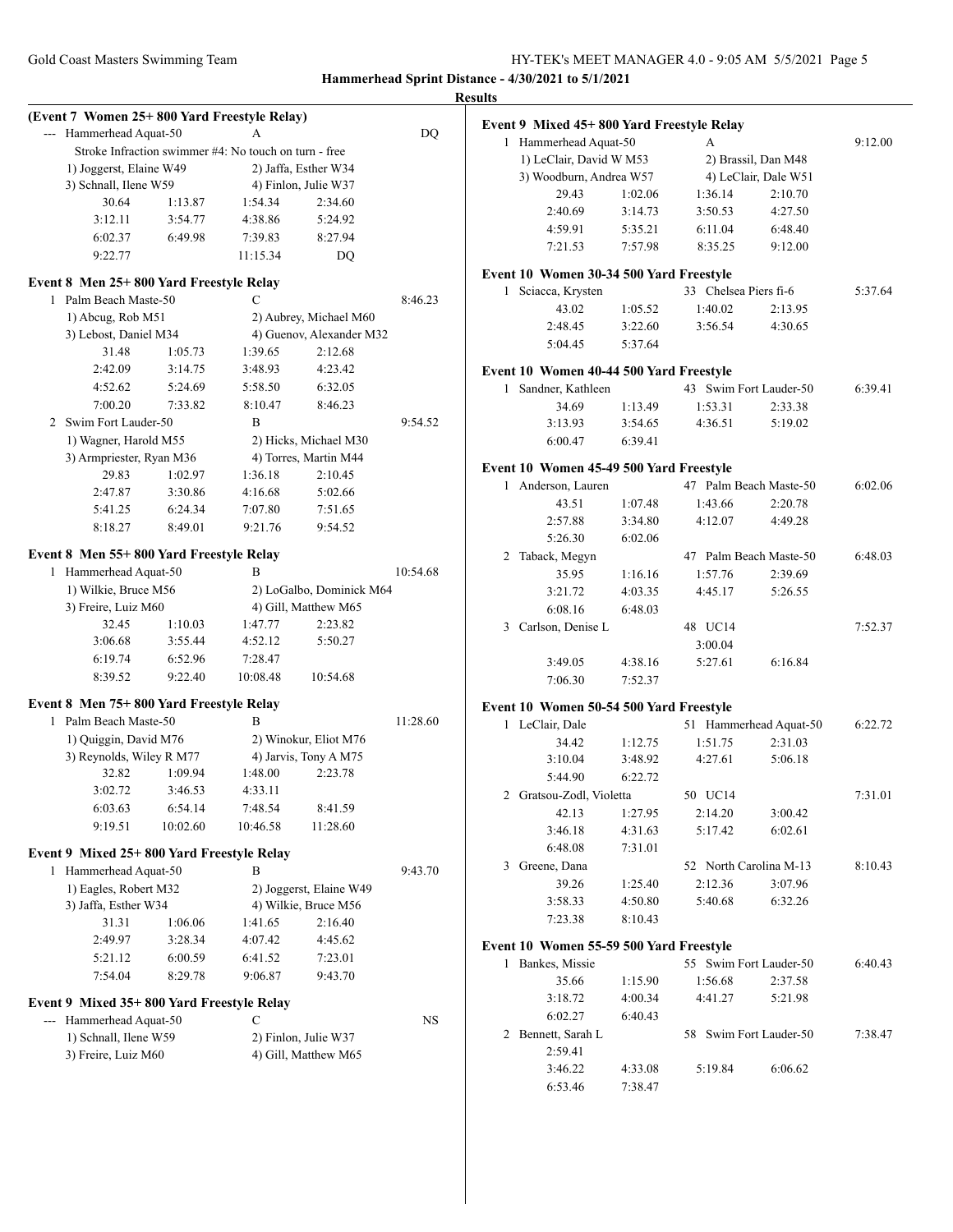|                                                          |                    |                        |                        |           | <b>Results</b>                                  |             |
|----------------------------------------------------------|--------------------|------------------------|------------------------|-----------|-------------------------------------------------|-------------|
| (Event 10 Women 55-59 500 Yard Freestyle)                |                    |                        |                        |           | Event 11 Men 80-84 500 Y                        |             |
| 3 Bogue, Sherri                                          |                    | 57 St Pete Masters-14  |                        | 11:28.02  | 1 Freshley, Mike                                |             |
| 39.81                                                    | 124.:56001         | 2:11.78                | 4:25.09                |           | 37.83                                           | 1:20        |
| 5:35.61                                                  | 6:46.32            | 7:59.35                | 9:10.83                |           | 3:36.67                                         | 4:2.        |
| 10:21.17                                                 | 11:28.02           |                        |                        |           | 6:42.98                                         | 7:3         |
| --- Woodburn, Andrea                                     |                    |                        | 57 Hammerhead Aquat-50 | NS        | 2 Cannan, Patrick                               |             |
| --- Schnall, Ilene                                       |                    |                        | 59 Hammerhead Aquat-50 | NS        | 55.69                                           | 1:54        |
| Event 11 Men 30-34 500 Yard Freestyle                    |                    |                        |                        |           | 5:04.81                                         | 6:0'        |
| 1 Hicks, Michael                                         |                    | 30 Swim Fort Lauder-50 |                        | 8:03.05   |                                                 |             |
| 37.95                                                    | 1:21.16            | 2:07.59                | 2:56.46                |           | <b>Event 12 Women 18+400</b>                    |             |
| 3:46.70                                                  | 4:38.54            | 5:30.99                | 6:23.41                |           | 1 Swim Fort Lauder-50                           |             |
| 7:15.08                                                  | 8:03.05            |                        |                        |           | 1) Bankes, Missie W55                           |             |
|                                                          |                    |                        |                        |           | 3) Morillo, Emmy W20<br>39.24                   |             |
| Event 11 Men 35-39 500 Yard Freestyle                    |                    |                        |                        |           | 3:32.99                                         | 1:19<br>4:1 |
| 1 Armpriester, Ryan                                      |                    | 36 Swim Fort Lauder-50 |                        | 6:57.73   |                                                 |             |
| 36.09                                                    | 1:15.19            | 1:55.80                | 2:37.25                |           | <b>Event 12 Women 25+400</b>                    |             |
| 3:19.63                                                  | 4:03.38            | 4:46.70                | 5:30.37                |           | 1 Hammerhead Aquat-50                           |             |
| 6:14.78                                                  | 6:57.73            |                        |                        |           | 1) LeClair, Dale W51                            |             |
| Event 11 Men 40-44 500 Yard Freestyle                    |                    |                        |                        |           | 3) Jaffa, Esther W34                            |             |
| 1 Sabala, Michael                                        |                    | 40 Chelsea Piers fi-6  |                        | 5:47.80   | 39.96                                           | 1:2         |
| 29.89                                                    | 1:02.32            | 1:36.27                | 2:11.41                |           | 3:34.30                                         | 3:5'        |
| 2:47.27                                                  | 3:23.66            | 4:00.22                | 4:37.01                |           | Event 13 Men 18+400 Yar                         |             |
| 5:13.38                                                  | 5:47.80            |                        |                        |           | 1 Swim Fort Lauder-50                           |             |
| --- Manrique, Alejandro                                  |                    | 40 Palm Beach Maste-50 |                        | <b>NS</b> |                                                 |             |
|                                                          |                    |                        |                        |           | 1) Torres, Martin M44                           |             |
| Event 11 Men 50-54 500 Yard Freestyle                    |                    |                        |                        |           | 3) Karimi, Abbas M24<br>35.48                   |             |
| 1 Fernandez, Carlos A                                    |                    | 51 Swim Fort Lauder-50 |                        | 5:25.31   | 3:17.06                                         | 1:12<br>4:0 |
| 29.84                                                    | 1:02.36            | 1:35.22                | 2:07.89                |           |                                                 |             |
| 2:40.96                                                  | 3:14.05            | 3:47.18                | 4:20.43                |           | Event 13 Men 25+400 Yar                         |             |
| 4:53.82                                                  | 5:25.31            |                        |                        |           | 1 Hammerhead Aquat-50                           |             |
| 2 LeClair, David W                                       |                    |                        | 53 Hammerhead Aquat-50 | 5:46.21   | 1) LeClair, David W M;                          |             |
| 30.57                                                    | 1:04.15            | 1:39.08                | 2:14.04                |           | 3) Wright, Charles M51                          |             |
| 2:49.46                                                  | 3:25.16            | 4:00.71                | 4:36.78                |           | 35.42                                           | 1:12        |
| 5:12.47                                                  | 5:46.21            |                        |                        |           | 3:05.43                                         | 3:54        |
| 3 Abcug, Rob                                             |                    | 51 Palm Beach Maste-50 |                        | 5:54.02   |                                                 |             |
| 33.65                                                    | 1:09.95            | 1:46.37                | 2:23.19                |           | Event 13 Men 45+400 Yar                         |             |
| 2:59.16                                                  | 3:35.08            | 4:11.00                | 4:46.39                |           | 1 Palm Beach Maste-50                           |             |
| 5:21.13                                                  | 5:54.02            |                        |                        |           | 1) Rasmussen, Eric M50<br>3) Winokur, Eliot M76 |             |
| Event 11 Men 55-59 500 Yard Freestyle                    |                    |                        |                        |           | 33.21                                           | 1:08        |
| 1 Wagner, Harold                                         |                    | 55 Swim Fort Lauder-50 |                        | 5:55.90   | 2:17.91                                         | 2:5         |
| 31.64                                                    | 1:06.17            | 1:41.64                | 2:17.86                |           |                                                 |             |
| 2:54.34                                                  | 3:30.90            | 4:08.49                | 4:44.57                |           | Event 13 Men 55+400 Yar                         |             |
| 5:20.61                                                  | 5:55.90            |                        |                        |           | 1 Hammerhead Aquat-50                           |             |
|                                                          |                    |                        |                        |           | 1) Freire, Luiz M60                             |             |
| Event 11 Men 60-64 500 Yard Freestyle                    |                    |                        |                        |           | 3) Wilkie, Bruce M56                            |             |
| 1 O'Neill, Blaise                                        |                    |                        | 63 Hammerhead Aquat-50 | 8:16.55   | 37.95                                           | 1:1'        |
| 43.28                                                    | 1:32.82            | 2:23.73                | 3:15.21                |           |                                                 | 4:3         |
| 4:07.72                                                  | 4:58.23            | 5:48.31                | 6:39.23                |           | Event 14 Women 30-34 20                         |             |
| 7:29.22                                                  | 8:16.55            |                        |                        |           | 1 Sciacca, Krysten                              |             |
|                                                          |                    |                        |                        |           | 31.28                                           | 1:0'        |
| Event 11 Men 65-69 500 Yard Freestyle<br>1 Gill, Matthew |                    |                        | 65 Hammerhead Aquat-50 | 7:10.86   | 2 Bolado, Florencia                             |             |
| 36.24                                                    |                    | 2:02.50                | 2:47.81                |           | 30.79                                           | 1:10        |
| 3:31.90                                                  | 1:18.05<br>4:16.43 | 5:00.88                | 5:45.45                |           | 3 Dundey, Caitlin                               |             |
| 6:29.00                                                  | 7:10.86            |                        |                        |           | 31.53                                           | 1:10        |
|                                                          |                    |                        |                        |           |                                                 |             |
|                                                          |                    |                        |                        |           | <b>Event 14 Women 45-49 200</b>                 |             |
|                                                          |                    |                        |                        |           | 1 Dussliere, Julie F                            |             |
|                                                          |                    |                        |                        |           | 35.55                                           | 1:16        |

|   | Event 11 Men 80-84 500 Yard Freestyle         |         |                          |                                                  |          |
|---|-----------------------------------------------|---------|--------------------------|--------------------------------------------------|----------|
| 1 | Freshley, Mike                                |         | 80 Sarasota Sharks-14    |                                                  | 7:30.11  |
|   | 37.83                                         | 1:20.90 | 2:05.48                  | 2:50.73                                          |          |
|   | 3:36.67                                       | 4:23.83 | 5:08.98                  | 5:55.59                                          |          |
|   | 6:42.98                                       | 7:30.11 |                          |                                                  |          |
|   | 2 Cannan, Patrick                             |         | 80 Palm Beach Maste-50   |                                                  | 10:10.98 |
|   | 55.69                                         | 1:54.69 | 2:58.61                  | 4:02.55                                          |          |
|   | 5:04.81                                       | 6:07.16 |                          |                                                  |          |
|   |                                               |         | 7:09.71                  | 10:10.98                                         |          |
|   | Event 12 Women 18+400 Yard Medley Relay       |         |                          |                                                  |          |
| 1 | Swim Fort Lauder-50                           |         | A                        |                                                  | 5:15.28  |
|   | 1) Bankes, Missie W55                         |         |                          | 2) Bennett, Sarah L W58                          |          |
|   | 3) Morillo, Emmy W20                          |         |                          | 4) Bolado, Florencia W31                         |          |
|   | 39.24                                         | 1:19.35 | 2:07.10                  | 3:00.75                                          |          |
|   | 3:32.99                                       | 4:11.83 | 4:42.13                  | 5:15.28                                          |          |
|   |                                               |         |                          |                                                  |          |
|   | Event 12 Women 25+400 Yard Medley Relay       |         | A                        |                                                  | 5:58.33  |
|   | 1 Hammerhead Aquat-50<br>1) LeClair, Dale W51 |         |                          |                                                  |          |
|   | 3) Jaffa, Esther W34                          |         |                          | 2) Joggerst, Elaine W49<br>4) Schnall, Ilene W59 |          |
|   | 39.96                                         |         |                          |                                                  |          |
|   |                                               | 1:21.29 | 1:41.05                  | 2:04.27                                          |          |
|   | 3:34.30                                       | 3:57.26 | 4:13.16                  | 5:58.33                                          |          |
|   | Event 13 Men 18+400 Yard Medley Relay         |         |                          |                                                  |          |
|   | 1 Swim Fort Lauder-50                         |         | B                        |                                                  | 4:39.82  |
|   | 1) Torres, Martin M44                         |         |                          | 2) Hicks, Michael M30                            |          |
|   | 3) Karimi, Abbas M24                          |         |                          | 4) Armpriester, Ryan M36                         |          |
|   | 35.48                                         | 1:12.12 | 1:52.31                  | 2:38.58                                          |          |
|   | 3:17.06                                       | 4:03.00 | 4:19.93                  | 4:39.82                                          |          |
|   |                                               |         |                          |                                                  |          |
|   | Event 13 Men 25+400 Yard Medley Relay         |         |                          |                                                  |          |
| 1 | Hammerhead Aquat-50                           |         | C                        |                                                  | 4:52.29  |
|   | 1) LeClair, David W M53                       |         |                          | 2) Brassil, Dan M48                              |          |
|   | 3) Wright, Charles M51                        |         |                          | 4) Eagles, Robert M32                            |          |
|   | 35.42                                         | 1:12.36 | 1:46.99                  | 2:26.85                                          |          |
|   | 3:05.43                                       | 3:54.66 | 4:21.27                  | 4:52.29                                          |          |
|   | Event 13 Men 45+400 Yard Medley Relay         |         |                          |                                                  |          |
| 1 | Palm Beach Maste-50                           |         | B                        |                                                  | 5:02.09  |
|   | 1) Rasmussen, Eric M50                        |         |                          | 2) Aubrey, Michael M60                           |          |
|   | 3) Winokur, Eliot M76                         |         |                          | 4) Jarvis, Tony A M75                            |          |
|   | 33.21 1:08.43                                 |         |                          | 1:25.58 1:41.06                                  |          |
|   | 2:17.91                                       | 2:59.58 | 3:55.72                  | 5:02.09                                          |          |
|   |                                               |         |                          |                                                  |          |
|   | Event 13 Men 55+400 Yard Medley Relay         |         |                          |                                                  |          |
| 1 | Hammerhead Aquat-50                           |         | B                        |                                                  | 5:52.27  |
|   | 1) Freire, Luiz M60                           |         |                          | 2) O'Neill, Blaise M63                           |          |
|   | 3) Wilkie, Bruce M56                          |         |                          | 4) Gill, Matthew M65                             |          |
|   | 37.95                                         | 1:17.58 | 1:33.68                  | 2:12.11                                          |          |
|   |                                               | 4:38.02 | 5:12.87                  | 5:52.27                                          |          |
|   | Event 14 Women 30-34 200 Yard IM              |         |                          |                                                  |          |
| 1 | Sciacca, Krysten                              |         | 33<br>Chelsea Piers fi-6 |                                                  | 2:23.36  |
|   | 31.28                                         |         |                          |                                                  |          |
|   |                                               | 1:07.86 | 1:50.08                  | 2:23.36                                          |          |
| 2 | Bolado, Florencia                             |         | 31 Swim Fort Lauder-50   |                                                  | 2:29.96  |
|   | 30.79                                         | 1:10.91 | 1:55.24                  | 2:29.96                                          |          |
| 3 | Dundey, Caitlin                               |         | 32 Palm Beach Maste-50   |                                                  | 2:30.56  |
|   | 31.53                                         | 1:10.51 | 1:54.00                  | 2:30.56                                          |          |
|   | Event 14 Women 45-49 200 Yard IM              |         |                          |                                                  |          |
|   |                                               |         |                          |                                                  |          |

| 1 Dussliere, Julie F |         | 48 UC50 |         | 2:40.24 |  |
|----------------------|---------|---------|---------|---------|--|
| 35.55                | 1:16.90 | 2:04.04 | 2:40.24 |         |  |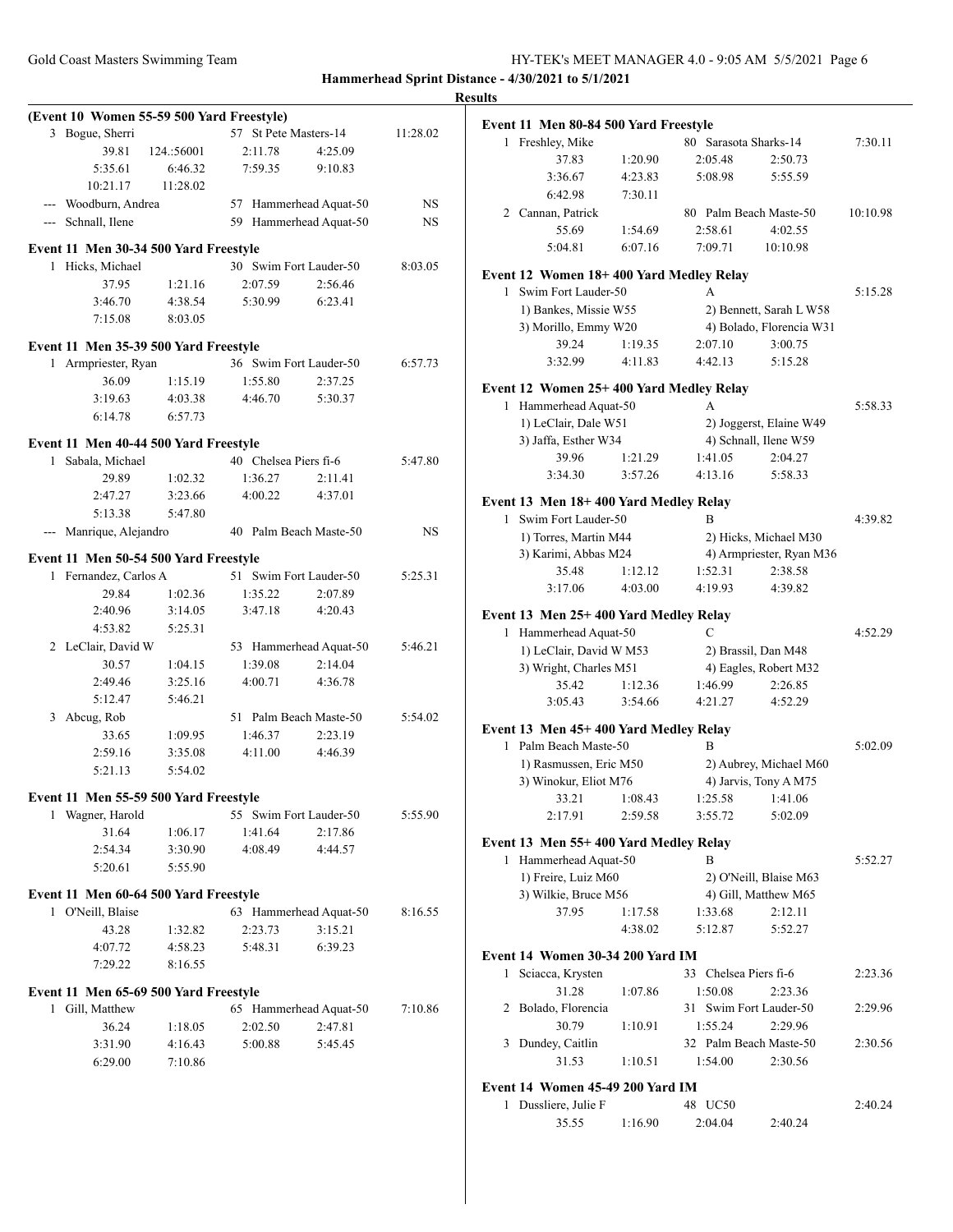|                                                             |                                                         | <b>Results</b> |
|-------------------------------------------------------------|---------------------------------------------------------|----------------|
| (Event 14 Women 45-49 200 Yard IM)                          |                                                         | Ev             |
| 2 Volz, Kristin                                             | 47 Swim Fort Lauder-50<br>3:56.90                       |                |
| 59.91                                                       | 3:56.90<br>2:04.28<br>3:09.63                           |                |
| Event 14 Women 55-59 200 Yard IM                            |                                                         | Ev             |
| 1 Herrington, Jamie                                         | 55 Swim Fort Lauder-50<br>2:43.89                       |                |
| 34.06<br>1:17.08                                            | 2:05.90<br>2:43.89                                      | Ev             |
| 2 Bennett, Sarah L                                          | 58 Swim Fort Lauder-50<br>3:29.51                       |                |
| 51.28                                                       | $1:45.32$ $2:43.69$ $3:29.51$                           | Ev             |
| Event 14 Women 60-64 200 Yard IM                            |                                                         |                |
| 1 Grady, Marci                                              | 62 Swim Fort Lauder-50<br>3:58.48                       |                |
| 52.36<br>1:53.68                                            | 3:03.71<br>3:58.48                                      |                |
| 2 Munro, Nancy                                              | 63 Gold Coast Maste-50<br>6:00.75                       | Ev             |
| 1:31.74<br>3:08.56                                          | 4:49.48<br>6:00.75                                      |                |
| --- Gatto, Caroline                                         | 60 Coral Springs Ma-50<br><b>NS</b>                     | Ev             |
| Event 15 Men 25-29 200 Yard IM                              |                                                         |                |
| --- O'Hara, Aidan                                           | 26 Swim Fort Lauder-50<br><b>NS</b>                     |                |
|                                                             |                                                         | Ev             |
| Event 15 Men 30-34 200 Yard IM                              |                                                         |                |
| 1 Greve, Jesse A                                            | 31 Gold Coast Maste-50<br>2:31.26                       |                |
| 31.81<br>1:11.25                                            | 1:58.40<br>2:31.26                                      | Ev             |
| --- Eagles, Robert                                          | 32 Hammerhead Aquat-50<br>NS.                           |                |
| Event 15 Men 35-39 200 Yard IM                              |                                                         |                |
| 1 Sangerman, Jordan                                         | 36 Swim Fort Lauder-50<br>2:43.83                       |                |
| 33.14<br>1:13.66                                            | 2:04.31 2:43.83                                         |                |
| Event 15 Men 40-44 200 Yard IM                              |                                                         |                |
|                                                             | 1 Manrique, Alejandro 40 Palm Beach Maste-50<br>2:15.40 | Ev             |
| 26.58                                                       | $1:03.60$ $1:43.90$<br>2:15.40                          |                |
|                                                             |                                                         |                |
| Event 15 Men 50-54 200 Yard IM<br>--- Wright, Charles       | 51 Hammerhead Aquat-50<br>DO                            | Ev             |
| Not on back off wall - back                                 |                                                         |                |
| 37.75 1:32.95 2:35.63                                       | DO.                                                     |                |
| --- Abcug, Rob                                              | 51 Palm Beach Maste-50<br>NS.                           |                |
|                                                             |                                                         |                |
| Event 15 Men 55-59 200 Yard IM                              |                                                         | Ev             |
| 1 Wagner, Harold                                            | 55 Swim Fort Lauder-50<br>2:25.14                       |                |
| 30.86<br>1:09.05                                            | 1:51.38<br>2:25.14                                      | Ev             |
| Event 15 Men 60-64 200 Yard IM                              |                                                         |                |
| Sonenshein, Roy<br>1                                        | 63 Gold Coast Maste-50<br>3:51.03                       |                |
| 52.01<br>1:59.14                                            | 3:02.91<br>3:51.03                                      |                |
| <b>Event 15 Men 70-74 200 Yard IM</b>                       |                                                         | Ev             |
| 1 Childs, Lee                                               | 72 Palm Beach Maste-50<br>2:36.90                       |                |
| 31.35<br>1:11.24                                            | 2:00.25<br>2:36.90                                      |                |
| Event 16 Women 25-29 50 Yard Backstroke                     |                                                         | Ev             |
| 1 McAllister, Carly F                                       | 29 Palm Beach Maste-50<br>33.47                         |                |
|                                                             |                                                         |                |
| Event 16 Women 35-39 50 Yard Backstroke                     |                                                         |                |
| Finlon, Julie<br>1                                          | 37 Hammerhead Aquat-50<br>56.80                         |                |
| Event 16 Women 45-49 50 Yard Backstroke                     |                                                         | Ev             |
| 1 Joggerst, Elaine                                          | 49 Hammerhead Aquat-50<br>37.20                         |                |
| 2 Robayo, Sulay                                             | 49 Swim Fort Lauder-50<br>54.14                         |                |
|                                                             |                                                         | Eve            |
| Event 16 Women 55-59 50 Yard Backstroke<br>1 Bankes, Missie | 55 Swim Fort Lauder-50<br>36.14                         |                |
|                                                             |                                                         |                |

| Event 16 Women 60-64 50 Yard Backstroke<br>1 Devanney, Celia | 63 Gold Coast Maste-50                           | 38.02          |
|--------------------------------------------------------------|--------------------------------------------------|----------------|
|                                                              |                                                  |                |
| Event 16 Women 65-69 50 Yard Backstroke                      | 68 Palm Beach Maste-50                           | 39.55          |
| 1 Craffey, Joan                                              |                                                  |                |
| Event 16 Women 90-94 50 Yard Backstroke                      |                                                  |                |
| 1 Mullins, Mary J                                            | 90 Hammerhead Aquat-50                           | 1:19.12        |
| Event 17 Men 18-24 50 Yard Backstroke                        |                                                  |                |
| 1 Karimi, Abbas                                              | 24 Swim Fort Lauder-50                           | 36.46          |
| 2 Mercado, Gianni                                            | 22 Swim Fort Lauder-50                           | 37.74          |
| Event 17 Men 30-34 50 Yard Backstroke<br>Lebost, Daniel<br>1 | 34 Palm Beach Maste-50                           | 29.11          |
| Event 17 Men 35-39 50 Yard Backstroke                        |                                                  |                |
| 1 Vaucher, James                                             | 37 Gold Coast Maste-50                           | 28.73          |
| 2 Sangerman, Jordan                                          | 36 Swim Fort Lauder-50                           | 35.72          |
| Event 17 Men 40-44 50 Yard Backstroke                        |                                                  |                |
| 1 Bradchulis, Derek                                          | 43 Palm Beach Maste-50                           | 29.41          |
|                                                              |                                                  |                |
| Event 17 Men 50-54 50 Yard Backstroke                        | 51 Swim Fort Lauder-50                           | 28.94          |
| 1 Fernandez, Carlos A<br>2 Rasmussen, Eric                   | 50 Palm Beach Maste-50                           | 30.31          |
| 3 Ames, Eddie                                                | 51 Performance Aqua-50                           | 36.84          |
| 4 Gaw, Mike                                                  | 51 Swim Fort Lauder-50                           | 38.77          |
| --- Abcug, Rob                                               | 51 Palm Beach Maste-50                           | NS             |
| Event 17 Men 55-59 50 Yard Backstroke                        |                                                  |                |
| 1 Wagner, Harold                                             | 55 Swim Fort Lauder-50                           | 32.35          |
| 2 Wilkie, Bruce                                              | 56 Hammerhead Aquat-50                           | 35.12          |
| Event 17 Men 60-64 50 Yard Backstroke                        |                                                  |                |
| 1 Parra, Francisco                                           | 63 Swim Fort Lauder-50                           | 32.20          |
| 2 O'Neill, Blaise                                            | 63 Hammerhead Aquat-50                           | 50.42          |
| --- Grzeszczak, John                                         | 62 Hammerhead Aquat-50                           | <b>NS</b>      |
| Event 17 Men 65-69 50 Yard Backstroke                        |                                                  |                |
| Gill, Matthew<br>1                                           | 65 Hammerhead Aquat-50                           | 43.31          |
|                                                              |                                                  |                |
| Event 17 Men 75-79 50 Yard Backstroke                        |                                                  |                |
| 1 Ouiggin, David<br>2 Winokur, Eliot                         | 76 Palm Beach Maste-50<br>76 Palm Beach Maste-50 | 36.72<br>43.32 |
| --- Reynolds, Wiley R                                        | 77 Palm Beach Maste-50                           | NS.            |
|                                                              |                                                  |                |
| Event 18 Women 18-24 100 Yard Butterfly                      | 20 Swim Fort Lauder-50                           |                |
| Morillo, Emmy<br>1<br>31.92<br>1:10.51                       |                                                  | 1:10.51        |
| Event 18 Women 25-29 100 Yard Butterfly                      |                                                  |                |
| --- Darcy, Katherine                                         | 26 Chelsea Piers fi-6                            | DO             |
| One hand touch<br>44.66                                      |                                                  |                |
| DQ                                                           |                                                  |                |
| Event 18 Women 35-39 100 Yard Butterfly                      |                                                  |                |
| Sawicz, Kasia<br>$\mathbf{1}$                                | 36 Chelsea Piers fi-6                            | 1:04.85        |
| 30.38<br>1:04.85                                             |                                                  |                |
| Event 18 Women 45-49 100 Yard Butterfly                      |                                                  |                |
| 1 Volz, Kristin<br>2:00.41<br>1:00.01                        | 47 Swim Fort Lauder-50                           | 2:00.41        |
|                                                              |                                                  |                |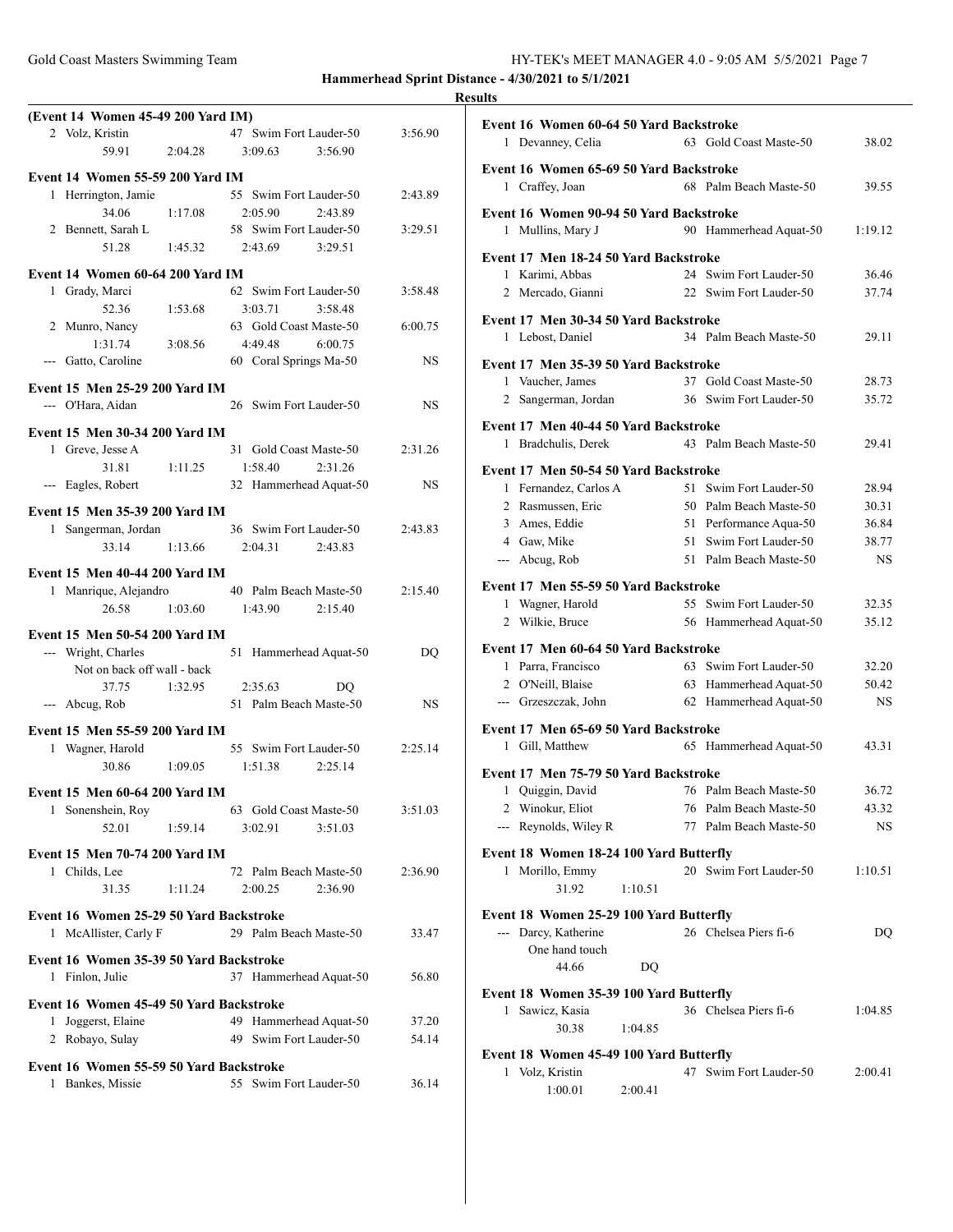|              | Event 18 Women 50-54 100 Yard Butterfly                 |         |                                   |                |
|--------------|---------------------------------------------------------|---------|-----------------------------------|----------------|
|              | 1 LeClair, Dale                                         |         | 51 Hammerhead Aquat-50            | 1:21.33        |
|              | 37.63                                                   | 1:21.33 |                                   |                |
|              | Event 18 Women 60-64 100 Yard Butterfly                 |         |                                   |                |
|              | 1 Grady, Marci                                          |         | 62 Swim Fort Lauder-50            | 1:55.90        |
|              | 55.66                                                   | 1:55.90 |                                   |                |
|              | Event 19 Men 18-24 100 Yard Butterfly                   |         |                                   |                |
|              | 1 Reisert, David                                        |         | 22 Gold Coast Maste-50            | 1:53.40        |
|              | 47.86                                                   | 1:53.40 |                                   |                |
|              | Event 19 Men 25-29 100 Yard Butterfly                   |         |                                   |                |
|              | 1 Matheus, Kevin                                        |         | 26 Palm Beach Maste-50            | 56.52          |
|              | 25.86                                                   | 56.52   |                                   |                |
|              | Event 19 Men 30-34 100 Yard Butterfly                   |         |                                   |                |
|              | 1 Guenov, Alexander                                     |         | 32 Palm Beach Maste-50            | 1:04.85        |
|              | 27.58                                                   | 1:04.85 |                                   |                |
|              | 2 Eagles, Robert                                        |         | 32 Hammerhead Aquat-50            | 1:05.61        |
|              | 30.37                                                   | 1:05.61 |                                   |                |
|              | 3 Greve, Jesse A                                        |         | 31 Gold Coast Maste-50            | 1:07.48        |
|              | 31.63                                                   | 1:07.48 |                                   |                |
|              | Event 19 Men 40-44 100 Yard Butterfly                   |         |                                   |                |
|              | 1 Lotano, Daniel                                        |         | 40 Palm Beach Maste-50            | 53.08          |
|              | 24.03                                                   | 53.08   |                                   |                |
|              | 2 Sabala, Michael<br>30.74                              |         | 40 Chelsea Piers fi-6             | 1:07.84        |
|              | --- Dallamura, Scott                                    | 1:07.84 | 42 North Carolina M-13            | NS             |
|              |                                                         |         |                                   |                |
|              | Event 19 Men 50-54 100 Yard Butterfly<br>--- Abcug, Rob |         | 51 Palm Beach Maste-50            | NS             |
|              |                                                         |         |                                   |                |
|              | Event 19 Men 60-64 100 Yard Butterfly                   |         |                                   |                |
|              | 1 Sonenshein, Roy                                       |         | 63 Gold Coast Maste-50            | 1:51.94        |
|              | 53.03                                                   | 1:51.94 |                                   |                |
|              | Event 19 Men 65-69 100 Yard Butterfly                   |         |                                   |                |
|              | 1 Chambers, John                                        |         | 65 Agua Masters-6                 | 1:07.54        |
|              | 31.83                                                   | 1:07.54 |                                   |                |
|              | Event 20 Women 30-34 50 Yard Breaststroke               |         |                                   |                |
|              | --- Sciacca, Krysten                                    |         | 33 Chelsea Piers fi-6             | NS             |
|              | Event 20 Women 35-39 50 Yard Breaststroke               |         |                                   |                |
| $\mathbf{1}$ | Sawicz, Kasia                                           |         | 36 Chelsea Piers fi-6             | 34.25          |
|              | Event 20 Women 40-44 50 Yard Breaststroke               |         |                                   |                |
| 1            |                                                         |         |                                   | 36.60          |
|              | Sandner, Kathleen                                       |         | 43 Swim Fort Lauder-50            |                |
|              |                                                         |         |                                   |                |
|              | Event 20 Women 45-49 50 Yard Breaststroke               |         |                                   |                |
|              | 1 Anderson, Lauren                                      |         | 47 Palm Beach Maste-50            | 34.67          |
|              | 2 Taback, Megyn                                         |         | 47 Palm Beach Maste-50<br>48 UC50 | 38.40          |
|              | 3 Dussliere, Julie F<br>4 Joggerst, Elaine              |         |                                   | 39.04<br>41.84 |
|              | 5 Carlson, Denise L                                     |         | 49 Hammerhead Aquat-50<br>48 UC14 | 47.34          |
|              |                                                         |         |                                   |                |
|              | Event 20 Women 50-54 50 Yard Breaststroke               |         |                                   |                |
|              | 1 Gratsou-Zodl, Violetta                                |         | 50 UC14                           | 47.91          |
|              | Event 20 Women 55-59 50 Yard Breaststroke               |         |                                   |                |
| 1            | Bennett, Sarah L                                        |         | 58 Swim Fort Lauder-50            | 45.66          |

|   | Event 20 Women 60-64 50 Yard Breaststroke  |         |    |                         |                          |           |
|---|--------------------------------------------|---------|----|-------------------------|--------------------------|-----------|
|   | 1 Munro, Nancy                             |         |    | 63 Gold Coast Maste-50  |                          | 1:34.05   |
|   | --- Gatto, Caroline                        |         |    | 60 Coral Springs Ma-50  |                          | <b>NS</b> |
|   |                                            |         |    |                         |                          |           |
|   | Event 21 Men 18-24 50 Yard Breaststroke    |         |    |                         |                          |           |
|   | 1 Mercado, Gianni                          |         |    | 22 Swim Fort Lauder-50  |                          | 42.17     |
|   | --- Montedonico, Guillermo                 |         |    | 20 Sunrise Swimming-50  |                          | <b>NS</b> |
|   | Event 21 Men 30-34 50 Yard Breaststroke    |         |    |                         |                          |           |
|   | 1 Lebost, Daniel                           |         |    | 34 Palm Beach Maste-50  |                          | 31.44     |
|   | 2 Hicks, Michael                           |         |    | 30 Swim Fort Lauder-50  |                          | 38.45     |
|   |                                            |         |    |                         |                          |           |
|   | Event 21 Men 35-39 50 Yard Breaststroke    |         |    | 36 Swim Fort Lauder-50  |                          | 40.58     |
|   | 1 Armpriester, Ryan                        |         |    |                         |                          |           |
|   | Event 21 Men 40-44 50 Yard Breaststroke    |         |    |                         |                          |           |
| 1 | Garland, Barry                             |         |    | 43 Palm Beach Maste-50  |                          | 28.36     |
|   | 2 Manrique, Alejandro                      |         |    | 40 Palm Beach Maste-50  |                          | 32.20     |
|   | 3 Torres, Martin                           |         |    | 44 Swim Fort Lauder-50  |                          | 32.61     |
|   | 4 Sabala, Michael                          |         |    | 40 Chelsea Piers fi-6   |                          | 34.19     |
|   | 5 Scharf, Lee M                            |         |    | 43 Gold Coast Maste-50  |                          | 54.92     |
|   | Event 21 Men 45-49 50 Yard Breaststroke    |         |    |                         |                          |           |
| 1 | Jeanpierre, Charles                        |         |    | 45 Palm Beach Maste-50  |                          | 29.08     |
|   | 2 Brassil, Dan                             |         |    | 48 Hammerhead Aquat-50  |                          | 34.66     |
|   |                                            |         |    |                         |                          |           |
|   | Event 21 Men 50-54 50 Yard Breaststroke    |         |    |                         |                          |           |
|   | 1 Fernandez, Carlos A                      |         | 51 | Swim Fort Lauder-50     |                          | 31.23     |
|   | 2 LeClair, David W                         |         | 53 | Hammerhead Aquat-50     |                          | 36.02     |
|   | 3 Ames, Eddie                              |         | 51 | Performance Aqua-50     |                          | 37.77     |
|   | 4 Gaw, Mike                                |         |    | 51 Swim Fort Lauder-50  |                          | 38.11     |
|   | 5 Dussliere, John                          |         |    | 53 UC50                 |                          | 43.54     |
|   | Event 21 Men 60-64 50 Yard Breaststroke    |         |    |                         |                          |           |
|   | 1 Aubrey, Michael                          |         |    | 60 Palm Beach Maste-50  |                          | 29.69     |
|   | 2 Moreno, Al                               |         |    | 62 Palm Beach Maste-50  |                          | 34.25     |
|   | 3 Richards, Mark R                         |         |    | 61 Swim Fort Lauder-50  |                          | 35.88     |
|   | 4 Sonenshein, Roy                          |         |    | 63 Gold Coast Maste-50  |                          | 49.74     |
|   | Event 21 Men 75-79 50 Yard Breaststroke    |         |    |                         |                          |           |
|   | --- Reynolds, Wiley R                      |         |    | 77 Palm Beach Maste-50  |                          | <b>NS</b> |
|   |                                            |         |    |                         |                          |           |
|   | Event 21 Men 80-84 50 Yard Breaststroke    |         |    |                         |                          |           |
|   | 1 Freshley, Mike                           |         |    | 80 Sarasota Sharks-14   |                          | 37.48     |
|   | Event 22 Women 18+400 Yard Freestyle Relay |         |    |                         |                          |           |
| 1 | Swim Fort Lauder-50                        |         |    | A                       |                          | 4:28.68   |
|   | 1) Bolado, Florencia W31                   |         |    |                         | 2) Sandner, Kathleen W43 |           |
|   | 3) Bennett, Sarah L W58                    |         |    | 4) Morillo, Emmy W20    |                          |           |
|   | 29.69                                      | 1:02.16 |    | 1:33.04                 | 2:06.26                  |           |
|   | 2:43.35                                    | 3:24.80 |    | 3:55.54                 | 4:28.68                  |           |
|   | Event 22 Women 25+400 Yard Freestyle Relay |         |    |                         |                          |           |
|   | 1 Palm Beach Maste-50                      |         |    | А                       |                          | 4:30.61   |
|   | 1) Taback, Megyn W47                       |         |    | 2) Craffey, Joan W68    |                          |           |
|   | 3) McAllister, Carly F W29                 |         |    | 4) Dundey, Caitlin W32  |                          |           |
|   | 33.63                                      | 1:10.06 |    | 1:46.17                 | 2:24.85                  |           |
|   | 2:55.54                                    | 3:27.78 |    | 3:57.44                 | 4:30.61                  |           |
|   | 2 Hammerhead Aquat-50                      |         |    | А                       |                          | 5:05.62   |
|   | 1) LeClair, Dale W51                       |         |    | 2) Joggerst, Elaine W49 |                          |           |
|   | 3) Jaffa, Esther W34                       |         |    | 4) Finlon, Julie W37    |                          |           |
|   | 31.95                                      | 1:06.71 |    | 1:40.51                 | 2:19.04                  |           |
|   | 2:55.69                                    | 3:33.08 |    | 4:17.18                 | 5:05.62                  |           |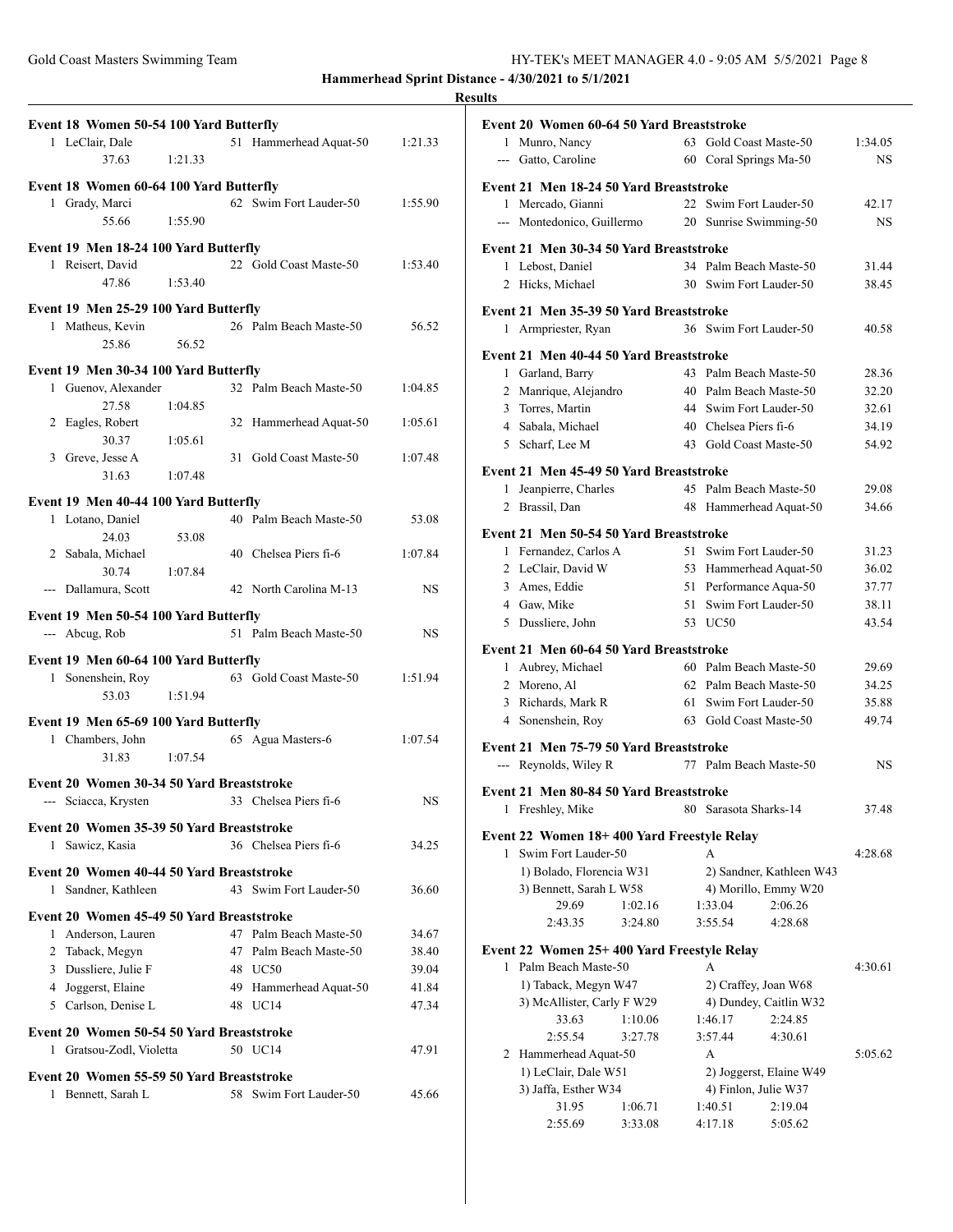| Event 23 Men 18+400 Yard Freestyle Relay                                                                                                                                                                                                                                                                                                                                                                                                                                   |                                   |         |    |             |                          |         |
|----------------------------------------------------------------------------------------------------------------------------------------------------------------------------------------------------------------------------------------------------------------------------------------------------------------------------------------------------------------------------------------------------------------------------------------------------------------------------|-----------------------------------|---------|----|-------------|--------------------------|---------|
|                                                                                                                                                                                                                                                                                                                                                                                                                                                                            | 1 Swim Fort Lauder-50             |         |    | C           |                          | 4:03.98 |
|                                                                                                                                                                                                                                                                                                                                                                                                                                                                            | 1) Torres, Martin M44             |         |    |             | 2) Sangerman, Jordan M36 |         |
|                                                                                                                                                                                                                                                                                                                                                                                                                                                                            | 3) Gaw, Mike M51                  |         |    |             | 4) Richards, Mark R M61  |         |
|                                                                                                                                                                                                                                                                                                                                                                                                                                                                            | 25.05                             | 53.02   |    | 1:22.35     | 1:55.68                  |         |
|                                                                                                                                                                                                                                                                                                                                                                                                                                                                            | 2:25.77                           | 2:59.29 |    | 3:29.89     | 4:03.98                  |         |
|                                                                                                                                                                                                                                                                                                                                                                                                                                                                            | 2 Swim Fort Lauder-50             |         |    | B           |                          | 4:42.26 |
|                                                                                                                                                                                                                                                                                                                                                                                                                                                                            | 1) Parra, Francisco M63           |         |    |             | 2) Hicks, Michael M30    |         |
|                                                                                                                                                                                                                                                                                                                                                                                                                                                                            | 3) Armpriester, Ryan M36          |         |    |             | 4) Karimi, Abbas M24     |         |
|                                                                                                                                                                                                                                                                                                                                                                                                                                                                            | 28.29                             | 57.98   |    | 1:31.98     | 2:10.11                  |         |
|                                                                                                                                                                                                                                                                                                                                                                                                                                                                            | 2:45.96                           | 3:24.31 |    | 4:00.15     | 4:42.26                  |         |
| Event 23 Men 25+400 Yard Freestyle Relay                                                                                                                                                                                                                                                                                                                                                                                                                                   |                                   |         |    |             |                          |         |
|                                                                                                                                                                                                                                                                                                                                                                                                                                                                            | 1 Palm Beach Maste-50             |         |    | R           |                          | 3:33.44 |
|                                                                                                                                                                                                                                                                                                                                                                                                                                                                            | 1) Lotano, Daniel M40             |         |    |             | 2) Aubrey, Michael M60   |         |
|                                                                                                                                                                                                                                                                                                                                                                                                                                                                            | 3) Lebost, Daniel M34             |         |    |             | 4) Matheus, Kevin M26    |         |
|                                                                                                                                                                                                                                                                                                                                                                                                                                                                            | 22.73                             | 48.27   |    | 1:15.90     | 1:46.19                  |         |
|                                                                                                                                                                                                                                                                                                                                                                                                                                                                            | 2:11.98                           | 2:41.00 |    | 3:05.25     | 3:33.44                  |         |
|                                                                                                                                                                                                                                                                                                                                                                                                                                                                            | 2 Hammerhead Aquat-50             |         |    | $\mathbf C$ |                          | 4:00.02 |
|                                                                                                                                                                                                                                                                                                                                                                                                                                                                            | 1) LeClair, David W M53           |         |    |             | 2) Brassil, Dan M48      |         |
|                                                                                                                                                                                                                                                                                                                                                                                                                                                                            | 3) Wilkie, Bruce M56              |         |    |             | 4) Eagles, Robert M32    |         |
|                                                                                                                                                                                                                                                                                                                                                                                                                                                                            | 27.77                             | 58.38   |    | 1:26.45     | 1:58.15                  |         |
|                                                                                                                                                                                                                                                                                                                                                                                                                                                                            | 2:27.99                           | 3:00.85 |    | 3:28.87     | 4:00.02                  |         |
| Event 23 Men 45+400 Yard Freestyle Relay                                                                                                                                                                                                                                                                                                                                                                                                                                   |                                   |         |    |             |                          |         |
|                                                                                                                                                                                                                                                                                                                                                                                                                                                                            | 1 Hammerhead Aquat-50             |         |    | B           |                          | 4:58.49 |
|                                                                                                                                                                                                                                                                                                                                                                                                                                                                            | 1) Freire, Luiz M60               |         |    |             | 2) Wright, Charles M51   |         |
|                                                                                                                                                                                                                                                                                                                                                                                                                                                                            | 3) O'Neill, Blaise M63            |         |    |             | 4) Gill, Matthew M65     |         |
|                                                                                                                                                                                                                                                                                                                                                                                                                                                                            | 28.78                             | 1:00.09 |    | 1:36.60     | 2:22.89                  |         |
|                                                                                                                                                                                                                                                                                                                                                                                                                                                                            | 2:58.69                           | 3:45.51 |    | 4:01.61     | 4:58.49                  |         |
| Event 23 Men 75+400 Yard Freestyle Relay                                                                                                                                                                                                                                                                                                                                                                                                                                   |                                   |         |    |             |                          |         |
|                                                                                                                                                                                                                                                                                                                                                                                                                                                                            | 1 Palm Beach Maste-50             |         |    | C           |                          | 5:19.78 |
|                                                                                                                                                                                                                                                                                                                                                                                                                                                                            | 1) Jarvis, Tony A M75             |         |    |             | 2) Quiggin, David M76    |         |
|                                                                                                                                                                                                                                                                                                                                                                                                                                                                            | 3) Winokur, Eliot M76             |         |    |             | 4) Cannan, Patrick M80   |         |
|                                                                                                                                                                                                                                                                                                                                                                                                                                                                            | 33.31                             | 1:08.29 |    | 1:39.49     | 2:13.37                  |         |
|                                                                                                                                                                                                                                                                                                                                                                                                                                                                            | 2:49.89                           | 3:29.77 |    | 4:22.04     | 5:19.78                  |         |
|                                                                                                                                                                                                                                                                                                                                                                                                                                                                            |                                   |         |    |             |                          |         |
| Event 24 Women 30-34 100 Yard Backstroke                                                                                                                                                                                                                                                                                                                                                                                                                                   |                                   |         |    |             | Chelsea Piers fi-6       |         |
| 1                                                                                                                                                                                                                                                                                                                                                                                                                                                                          | Sciacca, Krysten                  |         | 33 |             |                          | 1:08.42 |
|                                                                                                                                                                                                                                                                                                                                                                                                                                                                            | 33.42                             | 1:08.42 |    |             |                          |         |
| Event 24 Women 45-49 100 Yard Backstroke                                                                                                                                                                                                                                                                                                                                                                                                                                   |                                   |         |    |             |                          |         |
|                                                                                                                                                                                                                                                                                                                                                                                                                                                                            | 1 Dussliere, Julie F              |         |    | 48 UC50     |                          | 1:14.21 |
|                                                                                                                                                                                                                                                                                                                                                                                                                                                                            | 36.73                             | 1:14.21 |    |             |                          |         |
| 2 Volz, Kristin                                                                                                                                                                                                                                                                                                                                                                                                                                                            |                                   |         |    |             | 47 Swim Fort Lauder-50   | 2:07.08 |
|                                                                                                                                                                                                                                                                                                                                                                                                                                                                            | 1:01.50                           | 2:07.08 |    |             |                          |         |
| Event 24 Women 50-54 100 Yard Backstroke                                                                                                                                                                                                                                                                                                                                                                                                                                   |                                   |         |    |             |                          |         |
| 1 LeClair, Dale                                                                                                                                                                                                                                                                                                                                                                                                                                                            |                                   |         | 51 |             | Hammerhead Aquat-50      | 1:20.52 |
|                                                                                                                                                                                                                                                                                                                                                                                                                                                                            | 40.50                             | 1:20.52 |    |             |                          |         |
|                                                                                                                                                                                                                                                                                                                                                                                                                                                                            |                                   |         |    |             |                          |         |
| Event 24 Women 60-64 100 Yard Backstroke                                                                                                                                                                                                                                                                                                                                                                                                                                   |                                   |         |    |             |                          |         |
| 1                                                                                                                                                                                                                                                                                                                                                                                                                                                                          | Devanney, Celia                   |         | 63 |             | Gold Coast Maste-50      | 1:25.37 |
|                                                                                                                                                                                                                                                                                                                                                                                                                                                                            | 40.20                             | 1:25.37 |    |             |                          |         |
| 2 Grady, Marci                                                                                                                                                                                                                                                                                                                                                                                                                                                             |                                   |         |    |             | 62 Swim Fort Lauder-50   | 1:57.47 |
|                                                                                                                                                                                                                                                                                                                                                                                                                                                                            | 57.16                             | 1:57.47 |    |             |                          |         |
| $\frac{1}{2} \left( \frac{1}{2} \right) \left( \frac{1}{2} \right) \left( \frac{1}{2} \right) \left( \frac{1}{2} \right) \left( \frac{1}{2} \right) \left( \frac{1}{2} \right) \left( \frac{1}{2} \right) \left( \frac{1}{2} \right) \left( \frac{1}{2} \right) \left( \frac{1}{2} \right) \left( \frac{1}{2} \right) \left( \frac{1}{2} \right) \left( \frac{1}{2} \right) \left( \frac{1}{2} \right) \left( \frac{1}{2} \right) \left( \frac{1}{2} \right) \left( \frac$ | Munro, Nancy                      |         | 63 |             | Gold Coast Maste-50      | DQ      |
|                                                                                                                                                                                                                                                                                                                                                                                                                                                                            | Delay initiating arm pull at turn |         |    |             |                          |         |
|                                                                                                                                                                                                                                                                                                                                                                                                                                                                            | 1:31.50                           | DQ      |    |             |                          |         |

|   | Event 24 Women 65-69 100 Yard Backstroke<br>1 Craffey, Joan |         | 68 Palm Beach Maste-50 | 1:23.14   |
|---|-------------------------------------------------------------|---------|------------------------|-----------|
|   | 41.65                                                       | 1:23.14 |                        |           |
|   | Event 24 Women 90-94 100 Yard Backstroke                    |         |                        |           |
|   | 1 Mullins, Mary J<br>1:22.91                                | 2:54.28 | 90 Hammerhead Aquat-50 | 2:54.28   |
|   | Event 25 Men 25-29 100 Yard Backstroke                      |         |                        |           |
|   | 1 Matheus, Kevin<br>28.56                                   | 1:00.58 | 26 Palm Beach Maste-50 | 1:00.58   |
|   | --- O'Hara, Aidan                                           |         | 26 Swim Fort Lauder-50 | <b>NS</b> |
|   | Event 25 Men 30-34 100 Yard Backstroke                      |         |                        |           |
|   | 1 Greve, Jesse A<br>34.54                                   | 1:09.49 | 31 Gold Coast Maste-50 | 1:09.49   |
|   | Event 25 Men 40-44 100 Yard Backstroke                      |         |                        |           |
| 1 | Manrique, Alejandro<br>31.34                                | 1:04.77 | 40 Palm Beach Maste-50 | 1:04.77   |
|   | Event 25 Men 50-54 100 Yard Backstroke                      |         |                        |           |
|   | 1 Gaw, Mike                                                 |         | 51 Swim Fort Lauder-50 | 1:28.10   |
|   | Event 25 Men 55-59 100 Yard Backstroke                      |         |                        |           |
|   | 1 Wilkie, Bruce<br>36.15                                    | 1:17.03 | 56 Hammerhead Aquat-50 | 1:17.03   |
|   | Event 25 Men 75-79 100 Yard Backstroke                      |         |                        |           |
|   | 1 Quiggin, David<br>42.60                                   | 1:26.68 | 76 Palm Beach Maste-50 | 1:26.68   |
|   | --- Reynolds, Wiley R                                       |         | 77 Palm Beach Maste-50 | <b>NS</b> |
|   | Event 26 Women 25-29 50 Yard Butterfly                      |         |                        |           |
|   | 1 Bijlsma, Nathalie                                         |         | 29 Swim Fort Lauder-50 | 30.78     |
|   | 2 Darcy, Katherine                                          |         | 26 Chelsea Piers fi-6  | 43.90     |
|   | Event 26 Women 30-34 50 Yard Butterfly                      |         |                        |           |
|   | 1 Dundey, Caitlin                                           |         | 32 Palm Beach Maste-50 | 30.50     |
|   | --- Jaffa, Esther                                           |         | 34 Hammerhead Aquat-50 | <b>NS</b> |
|   | Event 26 Women 35-39 50 Yard Butterfly                      |         |                        |           |
|   | 1 Sawicz, Kasia                                             |         | 36 Chelsea Piers fi-6  | 29.15     |
|   | 2 Finlon, Julie                                             |         | 37 Hammerhead Aquat-50 | 57.25     |
|   | Event 26 Women 45-49 50 Yard Butterfly                      |         |                        |           |
|   | 1 Anderson, Lauren                                          |         | 47 Palm Beach Maste-50 | 32.24     |
|   | 2 Taback, Megyn                                             |         | 47 Palm Beach Maste-50 | 35.05     |
|   | 3 Carlson, Denise L                                         |         | 48 UC14                | 38.92     |
|   | Event 26 Women 55-59 50 Yard Butterfly                      |         |                        |           |
| 1 | Bogue, Sherri                                               |         | 57 St Pete Masters-14  | 1:09.80   |
|   | Event 26 Women 60-64 50 Yard Butterfly<br>1 Devanney, Celia |         | 63 Gold Coast Maste-50 | 37.09     |
|   |                                                             |         |                        |           |
|   | Event 27 Men 18-24 50 Yard Butterfly<br>*1 Karimi, Abbas    |         | 24 Swim Fort Lauder-50 | 33.75     |
|   | *1 Mercado, Gianni                                          |         | 22 Swim Fort Lauder-50 | 33.75     |
|   | 3 Reisert, David                                            |         | 22 Gold Coast Maste-50 | 44.01     |
|   |                                                             |         |                        |           |
| 1 | Event 27 Men 25-29 50 Yard Butterfly<br>Matheus, Kevin      |         | 26 Palm Beach Maste-50 | 24.86     |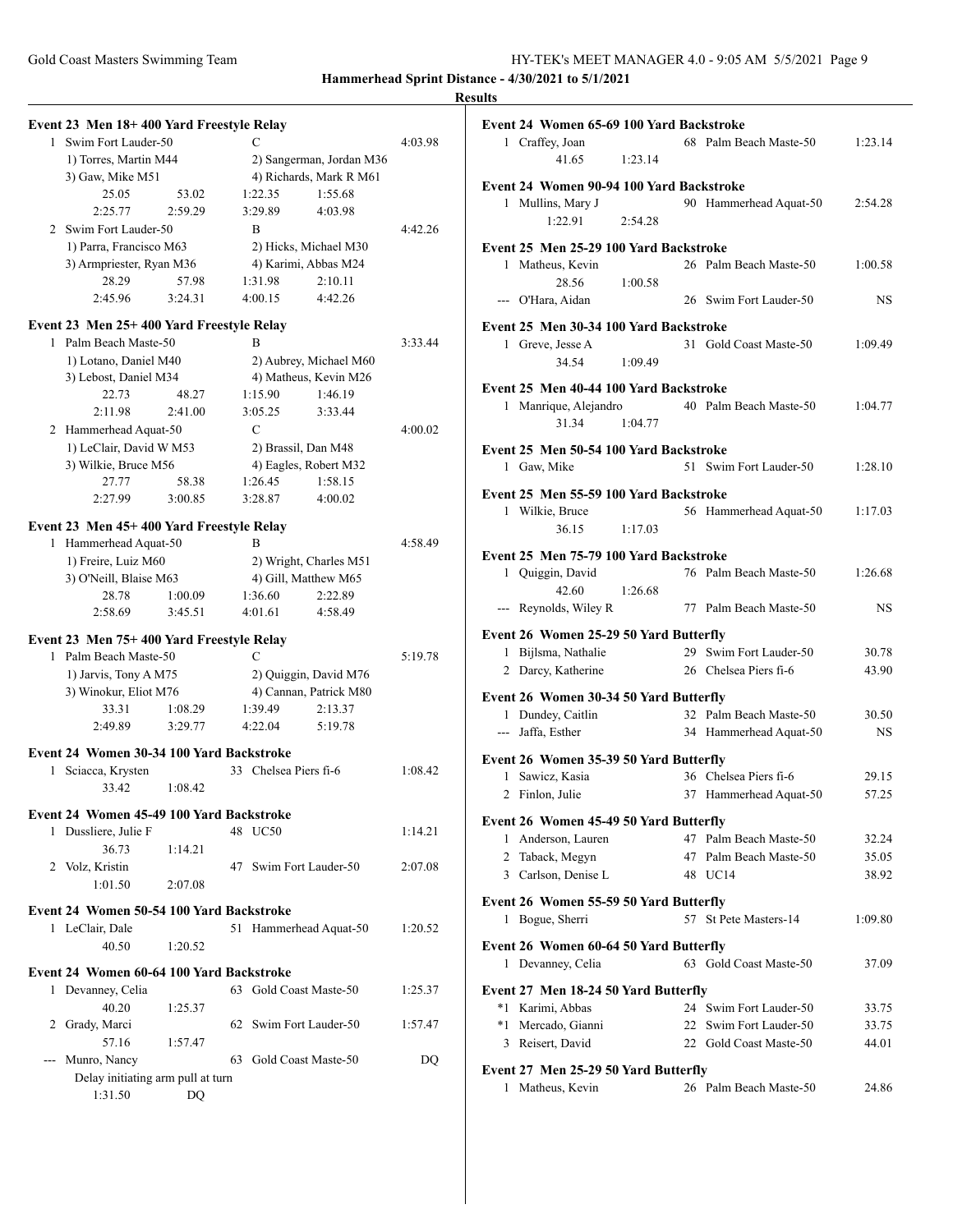### Gold Coast Masters Swimming Team HY-TEK's MEET MANAGER 4.0 - 9:05 AM 5/5/2021 Page 10

|              | Event 27 Men 35-39 50 Yard Butterfly |         |                        |         |
|--------------|--------------------------------------|---------|------------------------|---------|
|              | 1 Vaucher, James                     |         | 37 Gold Coast Maste-50 | 26.12   |
|              | 2 Sangerman, Jordan                  |         | 36 Swim Fort Lauder-50 | 31.02   |
|              | 3 Armpriester, Ryan                  |         | 36 Swim Fort Lauder-50 | 41.96   |
|              | Event 27 Men 40-44 50 Yard Butterfly |         |                        |         |
|              | 1 Lotano, Daniel                     |         | 40 Palm Beach Maste-50 | 23.65   |
|              | 2 Bradchulis, Derek                  |         | 43 Palm Beach Maste-50 | 27.07   |
|              | 3 Sabala, Michael                    |         | 40 Chelsea Piers fi-6  | 28.30   |
|              | 4 Scharf, Lee M                      |         | 43 Gold Coast Maste-50 | 40.69   |
|              | --- Dallamura, Scott                 |         | 42 North Carolina M-13 | NS      |
|              | Event 27 Men 45-49 50 Yard Butterfly |         |                        |         |
| 1            | Brassil, Dan                         |         | 48 Hammerhead Aquat-50 | 30.76   |
|              | Event 27 Men 50-54 50 Yard Butterfly |         |                        |         |
|              | 1 Rasmussen, Eric                    |         | 50 Palm Beach Maste-50 | 27.79   |
|              | 2 Ames, Eddie                        |         | 51 Performance Aqua-50 | 31.89   |
|              | 3 Wright, Charles                    |         | 51 Hammerhead Aquat-50 | 36.13   |
|              | --- Dussliere, John                  |         | 53 UC50                | NS.     |
|              | --- Abcug, Rob                       |         | 51 Palm Beach Maste-50 | NS.     |
|              | Event 27 Men 55-59 50 Yard Butterfly |         |                        |         |
|              | 1 Wagner, Harold                     |         | 55 Swim Fort Lauder-50 | 27.11   |
|              | 2 Digilio, Christopher               |         | 58 Swim Fort Lauder-50 | 32.18   |
|              | Event 27 Men 60-64 50 Yard Butterfly |         |                        |         |
|              | 1 Parra, Francisco                   |         | 63 Swim Fort Lauder-50 | 28.14   |
|              | 2 Moreno, Al                         |         | 62 Palm Beach Maste-50 | 30.22   |
|              | 3 Sonenshein, Roy                    |         | 63 Gold Coast Maste-50 | 46.54   |
|              | Event 27 Men 65-69 50 Yard Butterfly |         |                        |         |
|              | 1 Chambers, John                     |         | 65 Agua Masters-6      | 30.75   |
|              | --- Baum, Benjamin                   |         | 66 UC14                | NS.     |
|              | --- Delehanty, Tim                   |         | 69 Florida Aquatic-14  | NS.     |
|              | Event 27 Men 80-84 50 Yard Butterfly |         |                        |         |
|              | 1 Freshley, Mike                     |         | 80 Sarasota Sharks-14  | 33.11   |
|              | Event 28 Women 18-24 100 Yard IM     |         |                        |         |
| 1            | Morillo, Emmy                        |         | 20 Swim Fort Lauder-50 | 1:10.14 |
|              | 32.74                                | 1:10.14 |                        |         |
|              | Event 28 Women 25-29 100 Yard IM     |         |                        |         |
|              | 1 Bijlsma, Nathalie                  |         | 29 Swim Fort Lauder-50 | 1:11.56 |
|              | 32.84                                | 1:11.56 |                        |         |
|              | 2 Darcy, Katherine                   |         | 26 Chelsea Piers fi-6  | 1:39.57 |
|              | 46.74                                | 1:39.57 |                        |         |
|              | --- McAllister, Carly F              |         | 29 Palm Beach Maste-50 | NS.     |
|              | Event 28 Women 30-34 100 Yard IM     |         |                        |         |
|              | 1 Bolado, Florencia                  |         | 31 Swim Fort Lauder-50 | 1:09.42 |
|              | 33.93                                | 1:09.42 |                        |         |
|              | Event 28 Women 40-44 100 Yard IM     |         |                        |         |
| $\mathbf{1}$ | Sandner, Kathleen                    |         | 43 Swim Fort Lauder-50 | 1:17.89 |
|              | 39.12                                | 1:17.89 |                        |         |
|              | Event 28 Women 45-49 100 Yard IM     |         |                        |         |
|              | 1 Dussliere, Julie F                 |         | 48 UC50                | 1:13.27 |
|              | 35.28                                | 1:13.27 |                        |         |
|              | 2 Joggerst, Elaine                   |         | 49 Hammerhead Aquat-50 | 1:21.11 |
|              | 38.26                                | 1:21.11 |                        |         |

| <b>Results</b> |                                                          |         |                                                         |         |
|----------------|----------------------------------------------------------|---------|---------------------------------------------------------|---------|
|                | 3 Volz, Kristin<br>59.22                                 | 1:56.79 | 47 Swim Fort Lauder-50                                  | 1:56.79 |
|                | --- Robayo, Sulay                                        |         | 49 Swim Fort Lauder-50                                  | DQ      |
|                | Did not finish on back - back                            |         |                                                         |         |
|                | 54.15                                                    | DQ      |                                                         |         |
|                | Event 28 Women 60-64 100 Yard IM                         |         |                                                         |         |
|                | 1 Grady, Marci                                           |         | 62 Swim Fort Lauder-50                                  | 1:49.01 |
|                | 51.07                                                    | 1:49.01 |                                                         |         |
|                | 2 Munro, Nancy                                           |         | 63 Gold Coast Maste-50                                  | 2:55.64 |
|                | 1:29.15                                                  | 2:55.64 |                                                         |         |
|                | Event 28 Women 90-94 100 Yard IM                         |         |                                                         |         |
|                | --- Mullins, Mary J                                      |         | 90 Hammerhead Aquat-50                                  | NS.     |
|                | <b>Event 29 Men 18-24 100 Yard IM</b>                    |         |                                                         |         |
|                | 1 Mercado, Gianni                                        |         | 22 Swim Fort Lauder-50                                  | 1:21.31 |
|                | 37.19                                                    | 1:21.31 |                                                         |         |
|                | <b>Event 29 Men 30-34 100 Yard IM</b>                    |         |                                                         |         |
|                | 1 Lebost, Daniel                                         |         | 34 Palm Beach Maste-50                                  | 1:02.73 |
|                | 29.62                                                    | 1:02.73 |                                                         |         |
|                | 2 Eagles, Robert<br>31.61                                | 1:08.06 | 32 Hammerhead Aquat-50                                  | 1:08.06 |
|                | 3 Greve, Jesse A                                         |         | 31 Gold Coast Maste-50                                  | 1:10.11 |
|                | 33.05                                                    | 1:10.11 |                                                         |         |
|                | Event 29 Men 35-39 100 Yard IM                           |         |                                                         |         |
|                | 1 Sangerman, Jordan                                      |         | 36 Swim Fort Lauder-50                                  | 1:14.27 |
|                | 33.57                                                    | 1:14.27 |                                                         |         |
|                | Event 29 Men 40-44 100 Yard IM                           |         |                                                         |         |
|                | 1 Torres, Martin                                         |         | 44 Swim Fort Lauder-50                                  | 1:04.73 |
|                | 30.84                                                    | 1:04.73 |                                                         |         |
|                | 2 Bradchulis, Derek                                      |         | 43 Palm Beach Maste-50                                  | 1:04.92 |
|                | 29.72<br>--- Scharf, Lee M                               | 1:04.92 | 43 Gold Coast Maste-50                                  | DQ      |
|                |                                                          |         | Hands brought beyond the hipline during stroke - breast |         |
|                | 49.80                                                    | DQ      |                                                         |         |
|                | <b>Event 29 Men 50-54 100 Yard IM</b>                    |         |                                                         |         |
|                | 1 Fernandez, Carlos A                                    |         | 51 Swim Fort Lauder-50                                  | 1:02.64 |
|                | 29.50                                                    | 1:02.64 |                                                         |         |
|                | 2 Ames, Eddie                                            |         | 51 Performance Aqua-50                                  | 1:12.95 |
|                | 33.60                                                    | 1:12.95 |                                                         |         |
|                | 3 Gaw, Mike<br>37.27                                     | 1:20.33 | 51 Swim Fort Lauder-50                                  | 1:20.33 |
|                |                                                          |         |                                                         |         |
|                | <b>Event 29 Men 55-59 100 Yard IM</b><br>1 Wilkie, Bruce |         |                                                         |         |
|                | 33.08                                                    | 1:11.49 | 56 Hammerhead Aquat-50                                  | 1:11.49 |
|                | 2 Digilio, Christopher                                   |         | 58 Swim Fort Lauder-50                                  | 1:16.39 |
|                | 37.25                                                    | 1:16.39 |                                                         |         |
|                | <b>Event 29 Men 60-64 100 Yard IM</b>                    |         |                                                         |         |
|                | 1 Richards, Mark R                                       |         | 61 Swim Fort Lauder-50                                  | 1:19.02 |
|                | 36.35                                                    | 1:19.02 |                                                         |         |
|                | 2 Sonenshein, Roy                                        |         | 63 Gold Coast Maste-50                                  | 1:45.00 |
|                | 53.69                                                    | 1:45.00 |                                                         |         |
|                | Event 29 Men 65-69 100 Yard IM                           |         |                                                         |         |
|                | 1 Chambers, John                                         |         | 65 Agua Masters-6                                       | 1:14.31 |
|                | 34.59                                                    | 1:14.31 |                                                         |         |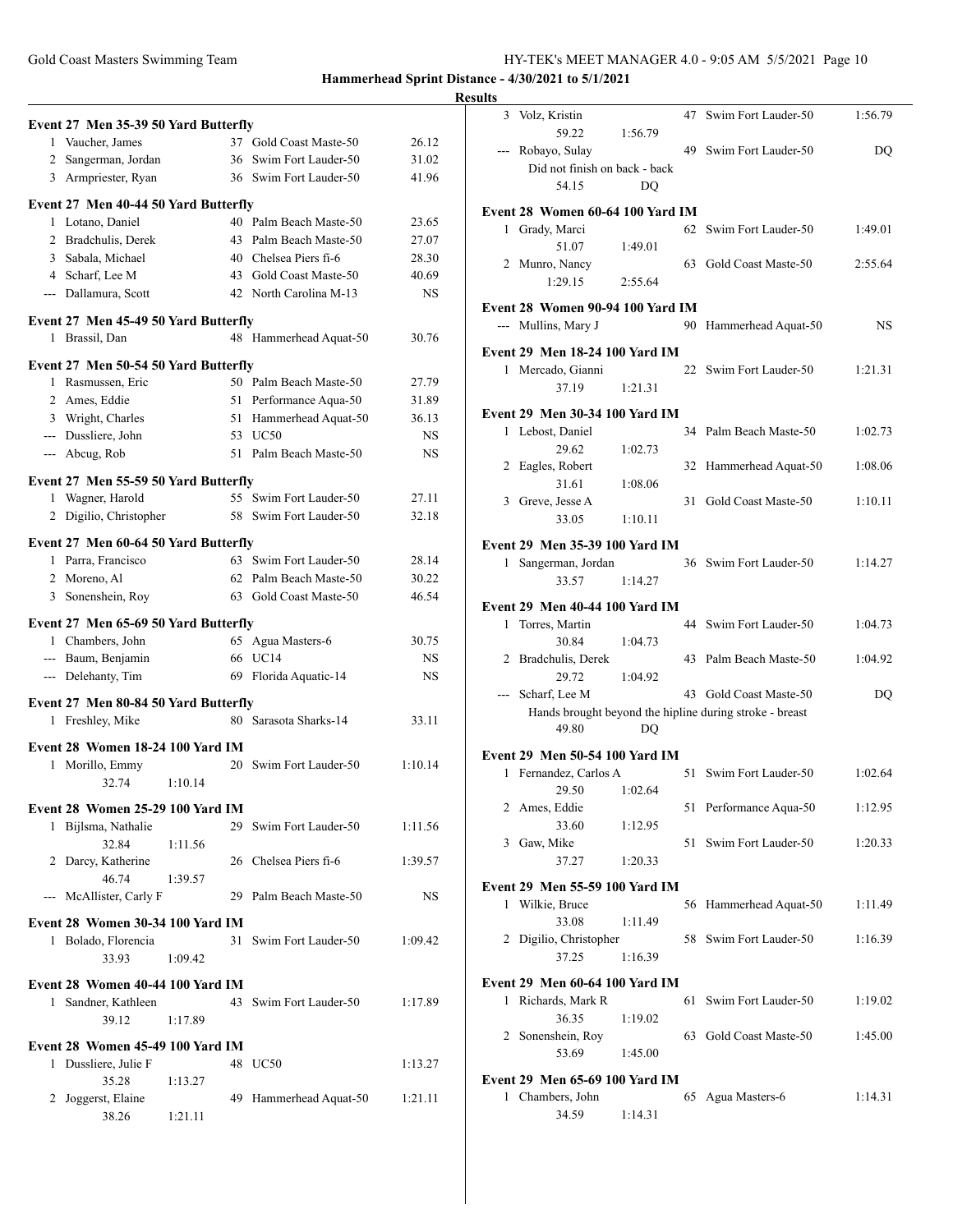| Gold Coast Masters Swimming Team | HY-TEK's MEET MANAGER 4.0 - 9:05 AM 5/5/2021 Page 11 |
|----------------------------------|------------------------------------------------------|
|----------------------------------|------------------------------------------------------|

|                                                                        |         |                                                    |           | resum |
|------------------------------------------------------------------------|---------|----------------------------------------------------|-----------|-------|
| <b>Event 29 Men 70-74 100 Yard IM</b><br>1 Childs, Lee                 |         | 72 Palm Beach Maste-50                             | 1:10.54   | E١    |
| 32.01<br>--- McPherrin, Kevin 73 UC50                                  | 1:10.54 |                                                    | <b>NS</b> | E١    |
| Event 30 Women 30-34 100 Yard Breaststroke                             |         |                                                    |           |       |
| 1 Dundey, Caitlin                                                      |         | 32 Palm Beach Maste-50 1:19.44                     |           |       |
| 37.05                                                                  | 1:19.44 |                                                    |           |       |
| Event 30 Women 35-39 100 Yard Breaststroke                             |         |                                                    |           |       |
| 1 Sawicz, Kasia                                                        |         | 36 Chelsea Piers fi-6                              | 1:14.11   | E١    |
| 35.11                                                                  | 1:14.11 |                                                    |           |       |
| Event 30 Women 45-49 100 Yard Breaststroke                             |         |                                                    |           |       |
| 1 Taback, Megyn                                                        |         | 47 Palm Beach Maste-50 1:29.94                     |           |       |
| 41.31                                                                  | 1:29.94 |                                                    |           |       |
| --- Carlson, Denise L                                                  |         | 48 UC14                                            | <b>NS</b> |       |
| Event 30 Women 50-54 100 Yard Breaststroke                             |         |                                                    |           | E١    |
| 1 Gratsou-Zodl, Violetta 50 UC14                                       |         |                                                    | 1:41.90   |       |
| 48.36                                                                  | 1:41.90 |                                                    |           |       |
|                                                                        |         |                                                    |           |       |
| Event 30 Women 55-59 100 Yard Breaststroke                             |         |                                                    |           |       |
| 1 Bennett, Sarah L                                                     |         | 58 Swim Fort Lauder-50                             | 1:46.17   |       |
| 50.42                                                                  | 1:46.17 |                                                    |           |       |
| Event 30 Women 65-69 100 Yard Breaststroke                             |         |                                                    |           |       |
| 1 Craffey, Joan                                                        |         | 68 Palm Beach Maste-50 1:38.95                     |           |       |
| 48.38                                                                  | 1:38.95 |                                                    |           |       |
| Event 31 Men 25-29 100 Yard Breaststroke                               |         |                                                    |           |       |
| 1 Matheus, Kevin                                                       |         | 26 Palm Beach Maste-50                             | 1:05.99   |       |
| 31.27                                                                  | 1:05.99 |                                                    |           |       |
|                                                                        |         |                                                    |           |       |
| Event 31 Men 30-34 100 Yard Breaststroke                               |         |                                                    |           |       |
| 1 Hicks, Michael                                                       | 1:26.83 | 30 Swim Fort Lauder-50 1:26.83                     |           |       |
| 40.52                                                                  |         |                                                    |           |       |
| Event 31 Men 35-39 100 Yard Breaststroke                               |         |                                                    |           |       |
|                                                                        |         | 1 Armpriester, Ryan 36 Swim Fort Lauder-50 1:26.86 |           |       |
| 39.72 1:26.86                                                          |         |                                                    |           |       |
| Event 31 Men 40-44 100 Yard Breaststroke                               |         |                                                    |           |       |
| 1 Garland, Barry                                                       |         | 43 Palm Beach Maste-50                             | 1:01.30   |       |
| 28.84                                                                  | 1:01.30 |                                                    |           |       |
| 2 Sabala, Michael                                                      |         | 40 Chelsea Piers fi-6                              | 1:16.92   |       |
| 35.70                                                                  | 1:16.92 |                                                    |           |       |
| Event 31 Men 45-49 100 Yard Breaststroke                               |         |                                                    |           |       |
| 1 Jeanpierre, Charles                                                  |         | 45 Palm Beach Maste-50                             | 1:03.89   |       |
| 30.23                                                                  | 1:03.89 |                                                    |           |       |
|                                                                        |         |                                                    |           |       |
| Event 31 Men 50-54 100 Yard Breaststroke                               |         |                                                    |           |       |
| --- Dussliere, John                                                    |         | 53 UC50                                            | NS        |       |
|                                                                        |         | 53 Hammerhead Aquat-50                             | NS.       |       |
| --- LeClair, David W                                                   |         |                                                    |           |       |
|                                                                        |         |                                                    |           |       |
|                                                                        |         | 60 Palm Beach Maste-50                             | 1:08.38   |       |
| Event 31 Men 60-64 100 Yard Breaststroke<br>1 Aubrey, Michael<br>31.47 | 1:08.38 |                                                    |           |       |
| 2 Moreno, Al                                                           |         | 62 Palm Beach Maste-50                             | 1:15.84   |       |

|   | Event 31 Men 80-84 100 Yard Breaststroke                       |         |    |                        |         |
|---|----------------------------------------------------------------|---------|----|------------------------|---------|
|   | 1 Freshley, Mike<br>39.97                                      | 1:23.28 |    | 80 Sarasota Sharks-14  | 1:23.28 |
|   | Event 32 Women 25-29 100 Yard Freestyle                        |         |    |                        |         |
|   | 1 McAllister, Carly F                                          |         |    | 29 Palm Beach Maste-50 | 1:02.22 |
|   | 29.67                                                          | 1:02.22 |    |                        |         |
|   | 2 Darcy, Katherine                                             |         |    | 26 Chelsea Piers fi-6  | 1:28.82 |
|   | 43.07                                                          | 1:28.82 |    |                        |         |
|   |                                                                |         |    |                        |         |
|   | Event 32 Women 30-34 100 Yard Freestyle                        |         |    |                        |         |
|   | 1 Bolado, Florencia                                            |         | 31 | Swim Fort Lauder-50    | 58.86   |
|   | 29.17                                                          | 58.86   |    |                        |         |
|   | 2 Sciacca, Krysten                                             |         |    | 33 Chelsea Piers fi-6  | 59.65   |
|   | 28.84                                                          | 59.65   |    |                        |         |
|   | --- Jaffa, Esther                                              |         |    | 34 Hammerhead Aquat-50 | NS      |
|   | Event 32 Women 35-39 100 Yard Freestyle                        |         |    |                        |         |
|   | 1 Finlon, Julie                                                |         |    | 37 Hammerhead Aquat-50 | 1:39.22 |
|   | 48.87                                                          | 1:39.22 |    |                        |         |
|   |                                                                |         |    |                        |         |
|   | Event 32 Women 40-44 100 Yard Freestyle<br>1 Sandner, Kathleen |         |    | 43 Swim Fort Lauder-50 | 1:03.44 |
|   | 30.70                                                          | 1:03.44 |    |                        |         |
|   |                                                                |         |    |                        |         |
|   | Event 32 Women 45-49 100 Yard Freestyle                        |         |    |                        |         |
|   | 1 Anderson, Lauren                                             |         |    | 47 Palm Beach Maste-50 | 1:01.26 |
|   | 2 Dussliere, Julie F                                           |         |    | 48 UC50                | 1:06.02 |
|   | 30.95                                                          | 1:06.02 |    |                        |         |
|   | 3 Carlson, Denise L                                            |         |    | 48 UC14                | 1:19.14 |
|   | 36.96                                                          | 1:19.14 |    |                        |         |
|   | 4 Robayo, Sulay                                                |         |    | 49 Swim Fort Lauder-50 | 1:27.51 |
|   | 42.00                                                          | 1:27.51 |    |                        |         |
|   | 5 Volz, Kristin                                                |         |    | 47 Swim Fort Lauder-50 | 1:39.26 |
|   | 48.32                                                          | 1:39.26 |    |                        |         |
|   | Event 32 Women 50-54 100 Yard Freestyle                        |         |    |                        |         |
|   | 1 Gratsou-Zodl, Violetta                                       |         |    | 50 UC14                | 1:19.96 |
|   | 38.92                                                          | 1:19.96 |    |                        |         |
|   | 2 Greene, Dana                                                 |         |    | 52 North Carolina M-13 | 1:22.23 |
|   | 37.99                                                          | 1:22.23 |    |                        |         |
|   | --- LeClair, Dale                                              |         | 51 | Hammerhead Aquat-50    | NS.     |
|   |                                                                |         |    |                        |         |
|   | Event 32 Women 55-59 100 Yard Freestyle                        |         |    |                        |         |
| 1 | Bennett, Sarah L                                               |         |    | 58 Swim Fort Lauder-50 | 1:19.01 |
|   | 37.54                                                          | 1:19.01 |    |                        |         |
|   | 2 Bogue, Sherri                                                |         |    | 57 St Pete Masters-14  | 2:00.16 |
|   | 56.41                                                          | 2:00.16 |    |                        |         |
|   | Event 32 Women 60-64 100 Yard Freestyle                        |         |    |                        |         |
| 1 | Devanney, Celia                                                |         |    | 63 Gold Coast Maste-50 | 1:09.63 |
|   | 33.09                                                          | 1:09.63 |    |                        |         |
|   | Event 32 Women 90-94 100 Yard Freestyle                        |         |    |                        |         |
|   | 1 Mullins, Mary J                                              |         |    | 90 Hammerhead Aquat-50 | 3:29.75 |
|   |                                                                |         |    |                        |         |
|   | Event 33 Men 18-24 100 Yard Freestyle                          |         |    |                        |         |
|   | 1 Mercado, Gianni                                              |         |    | 22 Swim Fort Lauder-50 | 1:06.35 |
|   | 31.97                                                          | 1:06.35 |    |                        |         |
|   | 2 Reisert, David                                               |         |    | 22 Gold Coast Maste-50 | 1:32.61 |
|   | 40.82                                                          | 1:32.61 |    |                        |         |